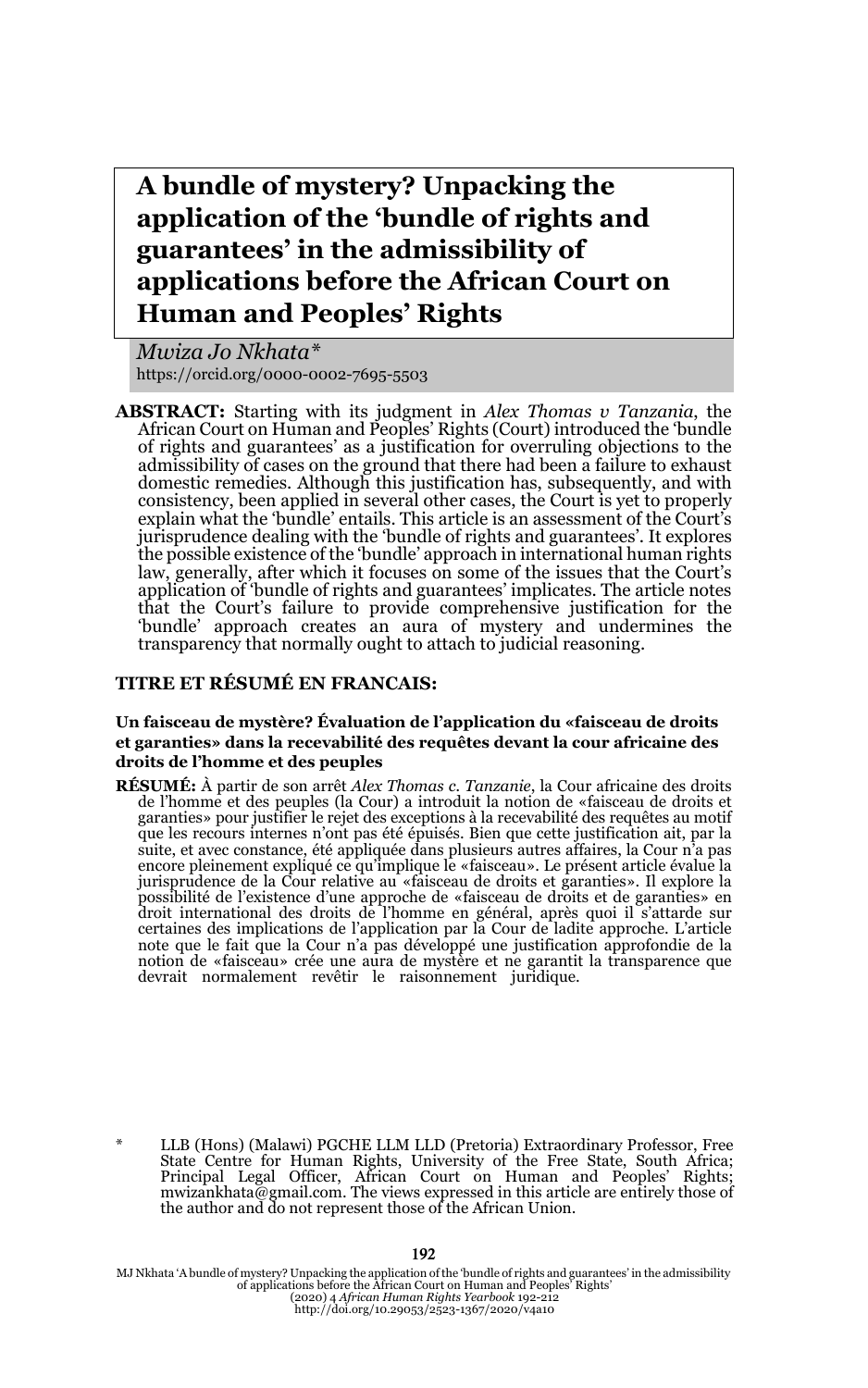#### **KEY WORDS:** bundle of rights and guarantees, admissibility of applications, African Court on Human and Peoples' Rights, fair trial

#### **CONTENT:**

| 2 | A survey of the Court's 'bundle of rights and guarantees' jurisprudence 194                                                                                       |
|---|-------------------------------------------------------------------------------------------------------------------------------------------------------------------|
|   | Judgments that explicitly rely on the 'bundle of rights and guarantees' 195<br>Judgments that implicitly rely on the 'bundle of rights and guarantees' 197<br>2.1 |
|   | $2.2^{\circ}$                                                                                                                                                     |
| 3 | The right to fair trial and the 'bundle of rights and guarantees' in                                                                                              |
|   |                                                                                                                                                                   |
|   | More than a mere metaphor? Unpacking the Court's adoption of the                                                                                                  |
|   | 203                                                                                                                                                               |
|   | 4.1                                                                                                                                                               |
|   | The propriety of the assumption that matters covered under the 'bundle'<br>4.2                                                                                    |
|   |                                                                                                                                                                   |
|   | 4.3                                                                                                                                                               |
|   | Does the 'bundle of rights and guarantees' fit within article 56 of the Charter? 210<br>4.4                                                                       |
|   | Conclusion                                                                                                                                                        |
|   |                                                                                                                                                                   |

### **1 INTRODUCTION**

In *Alex Thomas v Tanzania*,<sup>1</sup> the African Court on Human and Peoples' Rights (Court or African Court) for the first time invoked the notion of the 'bundle of rights and guarantees' to dismiss an objection to the admissibility of an application on the basis of non-exhaustion of domestic remedies. The Court's articulation of the 'bundle of rights and guarantees' was, however, not expansive and consists of a few terse sentences confirming that the applicant had exhausted domestic remedies. Subsequent to *Thomas v Tanzania*, the Court has relied on the 'bundle of rights and guarantees' in several other judgments. Although the list of cases that have adopted the 'bundle of rights and guarantees' approach has been growing, the Court is yet to more fully explain this approach. Predictably, clarity about the precise contours of this approach remains elusive.

The focus of the analysis in this article is the Court's jurisprudence dealing with the 'bundle of rights and guarantees'. Its aim is to unpack the Court's understanding of the 'bundle of rights and guarantees' and to highlight some of the issues that are implicated by the Court's adoption of the 'bundle of rights and guarantees'.

The article has five parts, of which this introduction is the first. The second part surveys the Court's judgments that have adopted the 'bundle of rights and guarantees' approach and, through this exercise, establishes what the Court has sought to convey by its incorporation of this approach. A survey of the other human rights systems for purposes of determining a similar recourse to the 'bundle of rights and guarantees' is conducted in the third part of the article. The fourth part explores some of the issues that are implicated by the Court's recourse to the 'bundle' approach. The conclusion is the final part of the article.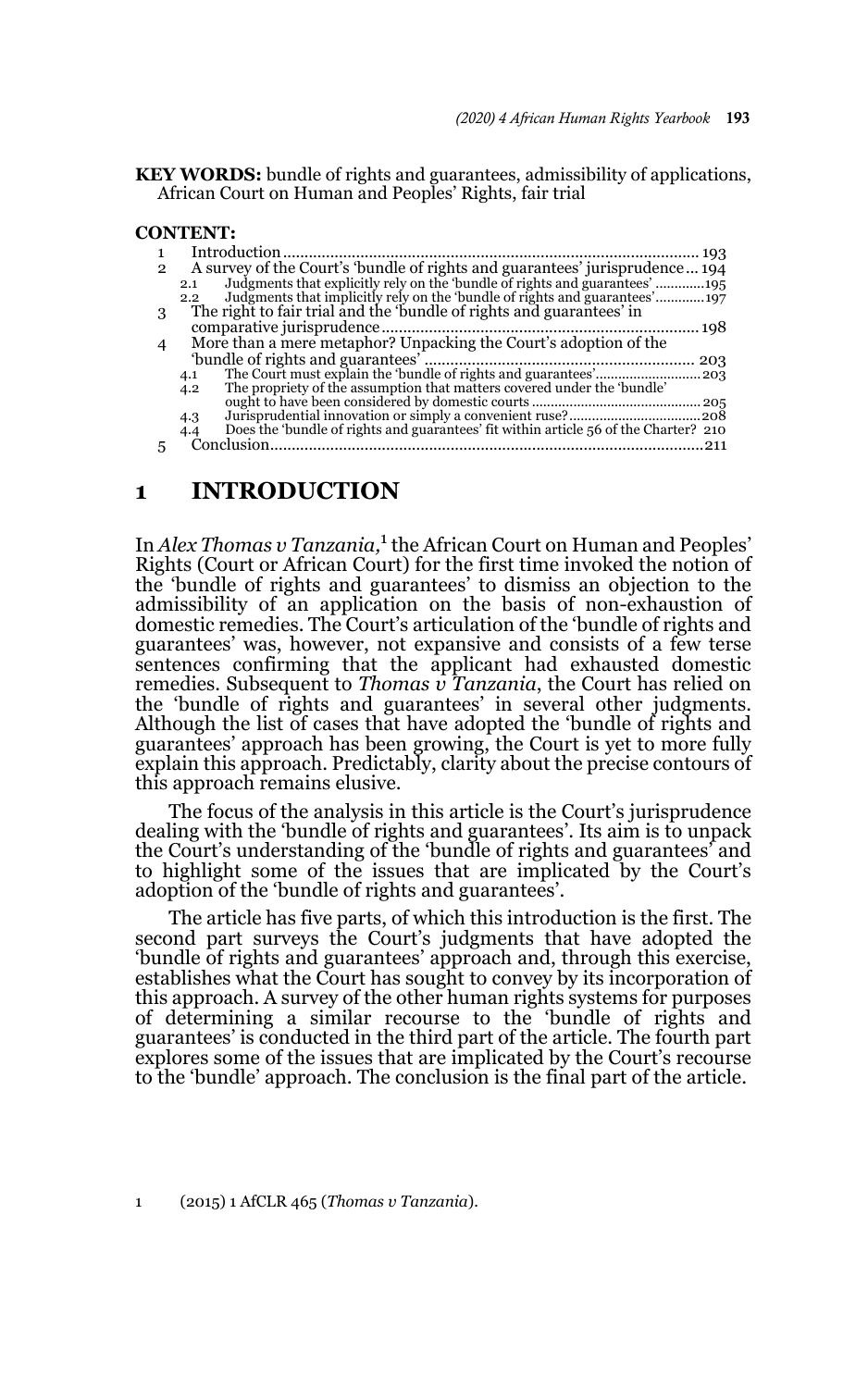# **2 A SURVEY OF THE COURT'S 'BUNDLE OF RIGHTS AND GUARANTEES' JURISPRUDENCE**

As earlier pointed out, *Thomas v Tanzania* is the first judgment in which the Court made reference to the 'bundle of rights and guarantees'. It is thus apposite that a quick reprise of this judgment be presented. The applicant was convicted of armed robbery by a district court and sentenced to 30 years' imprisonment. He subsequently unsuccessfully appealed against his conviction and sentence before the High Court and later the Court of Appeal. After the Court of Appeal dismissed his appeal, he lodged an application for review of its decision. The outcome of his application for review was still pending by the time he filed his case before the African Court.

Preliminarily, the Court had to deal with an objection by the respondent that the application was inadmissible due to the applicant's failure to exhaust domestic remedies. The respondent argued that although the applicant's appeal had been dismissed by the Court of Appeal, he should have waited for the outcome of his application for review of the Court of Appeal's decision. It was also argued that the applicant should have first filed a petition before the High Court, under the Basic Rights and Duties Enforcement Act of 1994, before approaching the African Court. In dismissing this objection, and finding that the applicant had exhausted domestic remedies, the Court held as follows:<sup>2</sup>

Regarding the Respondent's contention that the Applicant should have applied for a constitutional petition to vindicate his rights under the Basic Rights and Duties Enforcement Act, the Court finds that the Applicant was not under an obligation to do so. *The alleged non-conformity by the trial court, with the due process, with its bundle of rights and guarantees, formed the basis of his appeals to the High Court and Court of Appeal.* The Court of Appeal decided on the Applicant's appeal with<br>finality therefore he accessed the highest Court in the Respondent State.

Strikingly, there is neither any attempt to further explain the 'bundle of rights and guarantees' nor any further mention of the 'bundle' anywhere else in the judgment.

Overall, however, two broad types of cases where recourse to the 'bundle of rights and guarantees' has been had are discernible. The first category involves cases like *Thomas v Tanzania* where the Court explicitly uses the expression 'bundle of rights and guarantees'. The second category are those cases where the Court does not explicitly use the expression 'bundle of rights and guarantees', but nevertheless employs the same reasoning as that which underlies the 'bundle' approach. In both instances, the cases have almost uniformly revolved around the right to a fair trial. In surveying the Court's jurisprudence, these two broad categories will be utilised for ease of presentation.

2 para 60 (emphasis added).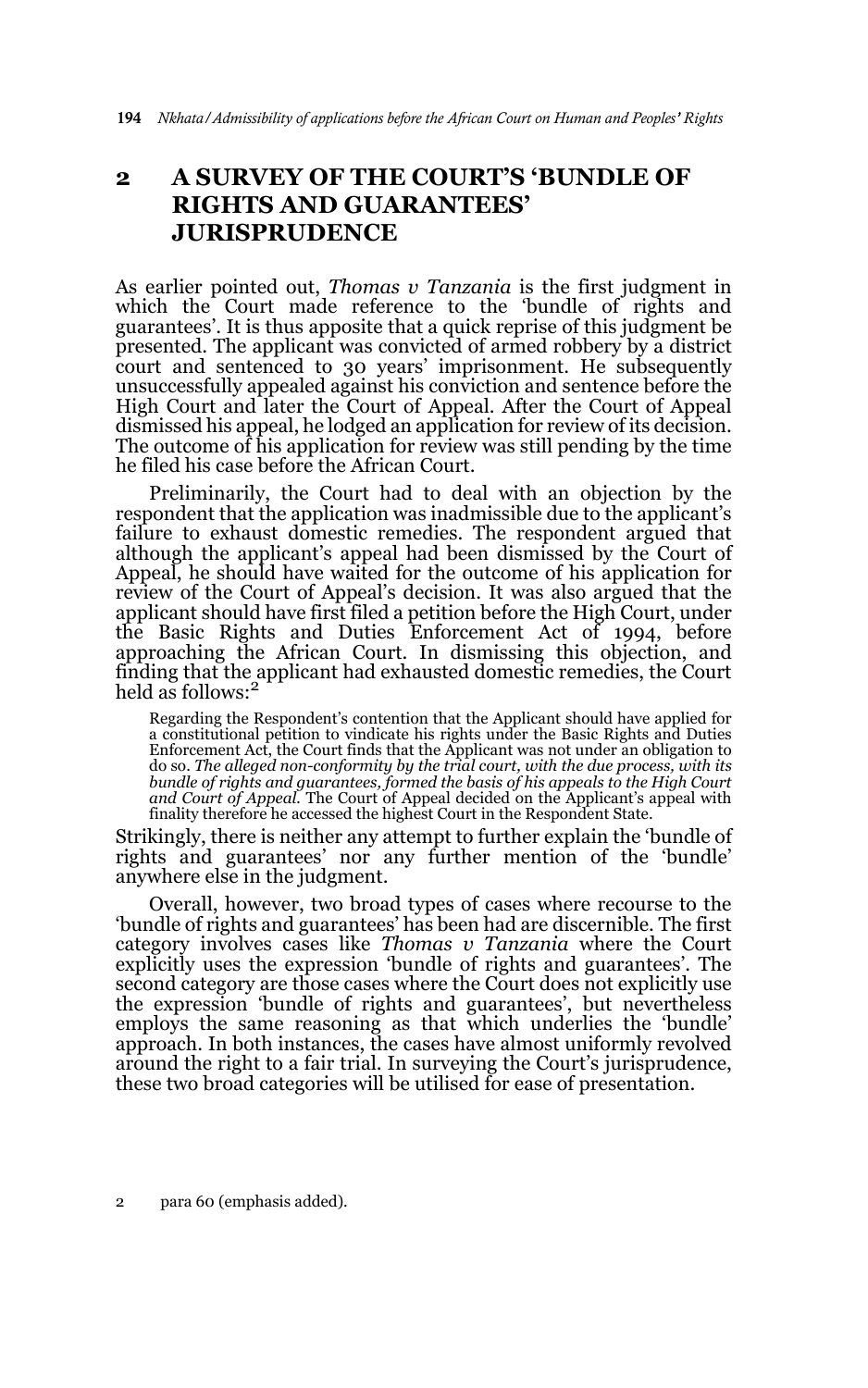### **2.1 Judgments that explicitly rely on the 'bundle of rights and guarantees'**

Subsequent to *Thomas v Tanzania,* the first judgment dealing with the 'bundle of rights and guarantees' was *Kennedy Owino Onyachi and Charles John Njoka v Tanzania*. 3 In this case, the African Court conceded that six of the allegations made by the applicants had not been expressly raised by them during the domestic proceedings. Nevertheless, it dismissed the respondent's objection that the applicants had not exhausted domestic remedies by finding that

[t]hese allegations happened in the course of the domestic judicial proceedings that led to the Applicants' conviction and sentence to thirty (30) years' imprisonment.<br>They all form part of the 'bundle of rights and guarantees' that were related to or<br>were the basis of their appeals. The domestic authoriti opportunities to address these allegations even without the Applicants having raised them explicitly. It would therefore be unreasonable to require the Applicants to lodge a new application before the domestic courts to seek redress for these claims.

In *Onyachi and Njoka v Tanzania*, as contrasted to *Thomas v Tanzania*, an attempt was made, albeit a feeble one, to expound on the 'bundle of rights and guarantees'. The Court, however, referred to *Thomas v Tanzania* as the authority bolstering its conclusion. This is perplexing considering that *Thomas v Tanzania*, insofar as the 'bundle of rights and guarantees' is concerned, is remarkable only for its lack of elaboration. The Court thus engaged in a form of circular reasoning by using a prior cryptic pronouncement to justify yet another similar finding without taking the effort to explain the basis of its position.

Once the 'gates' had been opened, subsequent endorsement of the 'bundle of rights and guarantees' approach has not been lacking. For example, in *Nguza Viking (Babu Seya) and Johnson Nguza (Papi Kocha) v Tanzania*5 the Court, in a passage eerily similar to *Onyachi and Njoka v Tanzania,* found as follows:<sup>6</sup>

With regard to the issues that the Applicants did not raise during domestic procedures but chose to bring before the Court for the first time, the Court, in accordance with the Judgment rendered in *Alex Thomas v Tanzania*, affirms that these allegations happened in the course of the domestic judicial proceedings that led to the Applicants' conviction and sentence to thirty (30) years' imprisonment. They all form part of the 'bundle of rights and guarantees' in relation to the right to<br>a fair trial that were related to or were the basis of their appeals. The domestic<br>judicial authorities thus had ample opportunity to without the Applicants having raised them explicitly. It would therefore be unreasonable to require the Applicants to file a new application before the domestic courts to seek redress for these claims.

The judgment in *Thobias Mang'ara Mango and another v Tanzania*<sup>7</sup> followed the pattern of reasoning in *Onyachi and Njoka v Tanzania* but

7 (2018) 2 AfCLR 314 (*Mango v Tanzania*).

<sup>3 (2017) 2</sup> AfCLR 65 (*Onyachi and Njoka v Tanzania)*.

<sup>4</sup> para 54.

<sup>5 (2018) 2</sup> AfCLR 287 (*Viking and another v Tanzania*).

<sup>6</sup> para 53.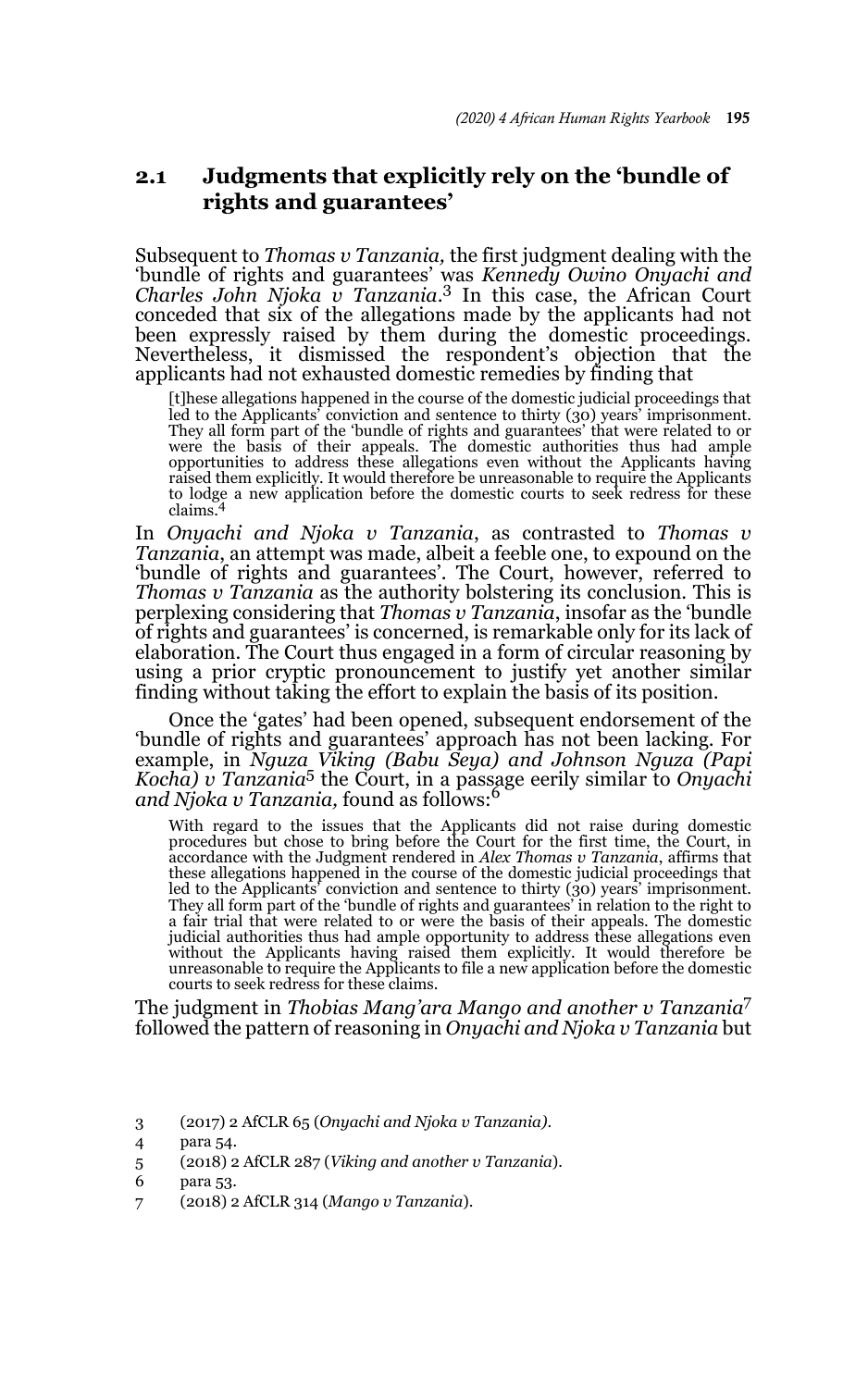it attempted to illustrate the contents of the bundle. In this judgment the Court reasoned as follows:

[I]n *Alex Thomas v United Republic of Tanzania*, the Court also held that the Applicant was not required to exhaust domestic remedies in respect of alleged violations of fair trial rights which were occasioned in the course of his trial and appeals in the domestic court.

In the instant case, the Court notes that allegation relating to the denial of legal assistance, prolonged detention in police custody and illegality and harshness of the sentence imposed on the Applicants constitute part of the 'bundle of rights and guarantees' related to a fair trial which were not required to have been specifically raised at the domestic level. The Court consequently holds that the Applicants are deemed to have exhausted local remedies with respect to these claims.

Notwithstanding the attempt to illustrate some of the items that fall within the 'bundle of rights and guarantees', the Court, again, referred to *Thomas v Tanzania* as supporting its approach. This style of reasoning, especially the manner in which reference is made to a previous judgment, though replicated extensively in relation to the Court's adoption of the 'bundle' approach, is unconvincing. This is because although there has been constant reference to *Thomas v Tanzania*, this judgment never clarified the 'bundle of rights and guarantees' making it an unreliable authority for purposes of undergirding the approach. Unfortunately for the Court, clarity of judicial reasoning does not emerge simply by over-repetition of particular formulations but by deliberate articulation of reasons supporting a position.

In *Diocles William v Tanzania* the Court confirmed that 'legal aid forms part of the "bundle of rights and guarantees" in respect of the right to a fair trial'.<sup>9</sup> The Court thus found that the applicant's case was not inadmissible simply because he chose to plead a violation of the right to legal aid for the first time before it. A similar conclusion was reached in *Anaclet Paulo v Tanzania*10 where the Court held that the applicant had given domestic courts an opportunity to interrogate various violations of his fair trial rights simply by challenging issues relating to the evidence and his sentence. According to the Court, 'when alleged violations of the right to a fair trial form part of the Applicant's pleadings before domestic courts, the Applicant is not required to have raised them separately to show proof of exhaustion of local remedies'.<sup>11</sup> The case of *Minani Evarist v Tanzania*12 also involved the right to legal aid and it followed the reasoning in *William v Tanzania*.

The judgment in *Armand Guehi v Tanzania* followed the same pattern as the other judgments discussed above.<sup>13</sup> The Court reiterated its position that domestic remedies should be considered to have been exhausted if the applicant raised allegations covered by the 'bundle of rights and guarantees', which allegations domestic courts ought to have

- 9 (2018) 2 AfCLR 426 (*William v Tanzania*) para 43.
- 10 (2018) 2 AfCLR 446 *(Paulo v Tanzania)*.

- 12 (2018) 2 AfCLR 402 *(Evarist v Tanzania)* para 35.
- 13 (2018) 2 AfCLR 477.

<sup>8</sup> para 45-46.

<sup>11</sup> para 42.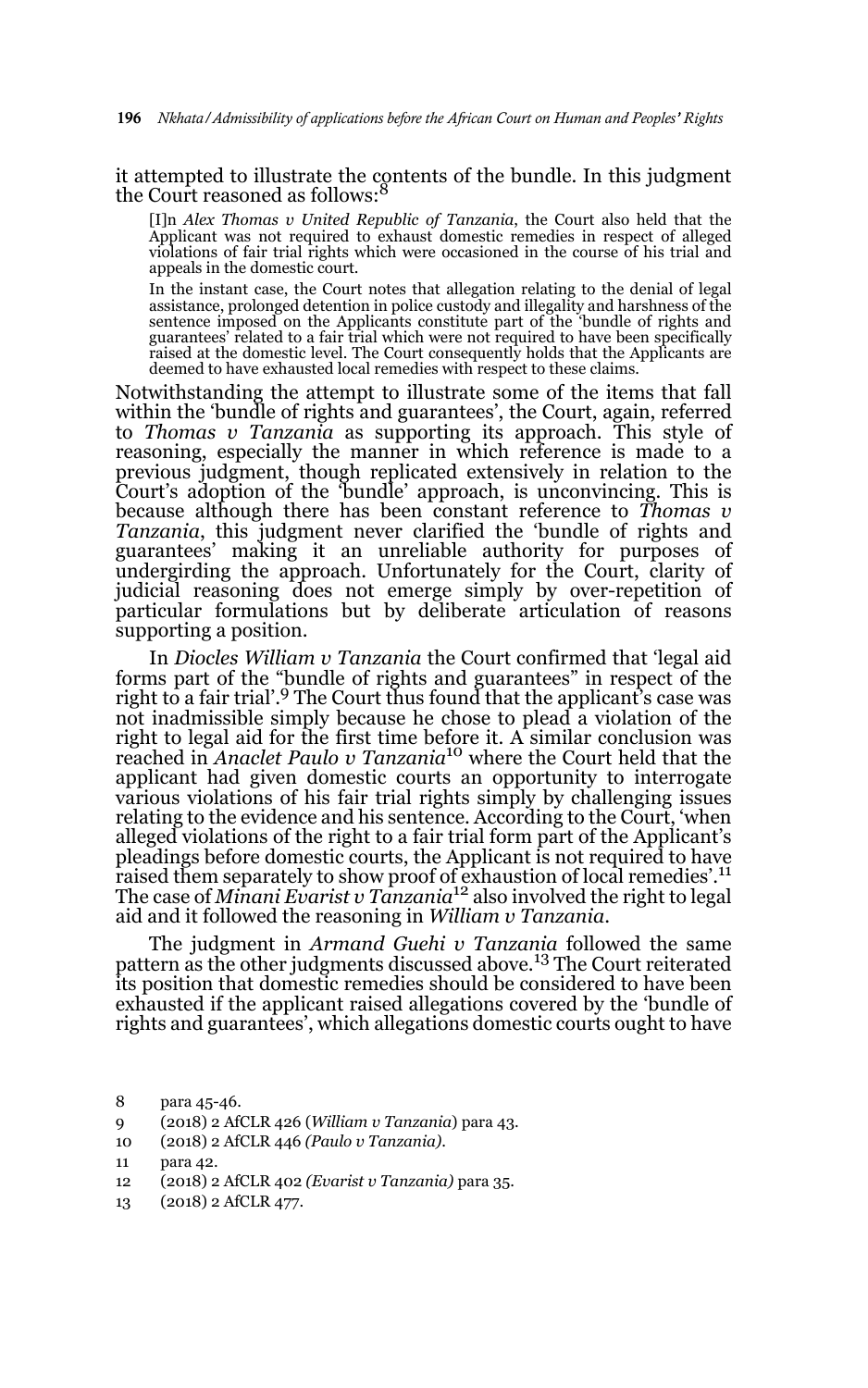considered even if the applicant never expressly raised them.14 Other cases confirming this position include *Ally Rajabu and others v Tanzania*, <sup>15</sup> *Jibu Amir alias Mussa and Saidi Ally alias Mangaya v Tanzania,*16 *Livinus Daudi Manyuka v Tanzania*<sup>17</sup> and *Robert John Penessis v Tanzania.*<sup>18</sup>

It is notable that, to date, all judgments that have employed the 'bundle of rights and guarantees', have, without fail, always referenced *Thomas v Tanzania* as an authority. At the same time, however, the later judgments have done very little to clarify the cryptic formulations in *Thomas v Tanzania*.

### **2.2 Judgments that implicitly rely on the 'bundle of rights and guarantees'**

In some of its judgments, the Court has employed the reasoning underlying the 'bundle of rights and guarantees' without making express reference to it. For example, in *Mohamed Abubakari v Tanzania,*19 in dismissing the objection that the application was inadmissible due to a failure to exhaust domestic remedies, the Court held that

all of these complaints essentially relate to one and the same right, i.e. the right to a fair trial, which the Applicant has repeatedly demanded before the national courts. It therefore follows that even if the complaints in question had not been submitted in detail to the national courts, the Respondent State would not be justified to argue that all the remedies or some of them have not been exhausted, whereas the Applicant submitted the issue of his right to a fair trial before the said national courts – a right that these courts are supposed to guarantee *proprio motu* in all its<br>aspects, without the Applicant having to specify the particular aspects.<sup>20</sup>

Although no explicit reference to the 'bundle of rights and guarantees' was made in *Abubakari v Tanzania*, it is obvious that the reasoning adopted is the same as that underlying the 'bundle' approach. Similarly, in *George Maili Kemboge v Tanzania,*21 the Court reasoned that the applicant had exhausted domestic remedies by accessing the highest court in the respondent state thus inviting consideration of all issues related to his complaint on fair trial. The same approach was also employed in *Dismass Bunyerere v Tanzania*. 22 In this case the Court concluded that by accessing the Court of Appeal, which is the highest court in Tanzania, the respondent had been given 'the opportunity to

<sup>14</sup> As above, para 50.

<sup>15</sup> Application 7/2015, Judgment of 28 November 2019 *(Rajabu and others v Tanzania)* para 41.

<sup>16</sup> Application 14/2015, Judgment of 28 November 2019 *(Jibu Amir and another v Tanzania)* para 37.

<sup>17</sup> Application 20/2015, Judgment of 28 November 2019 *(Manyuka v Tanzania)* para 44.

<sup>18</sup> Application 13/2015, Judgment of 28 November 2019, para 61.

<sup>19 (2016) 1</sup> AfCLR 599 *(Abubakari v Tanzania)*.

<sup>20</sup> para 76.

<sup>21 (2018) 2</sup> AfCLR 369 *(Kemboge v Tanzania)* para 32-35.

<sup>22</sup> Application 31/2015, Judgment of 28 November 2019 *(Bunyerere v Tanzania).*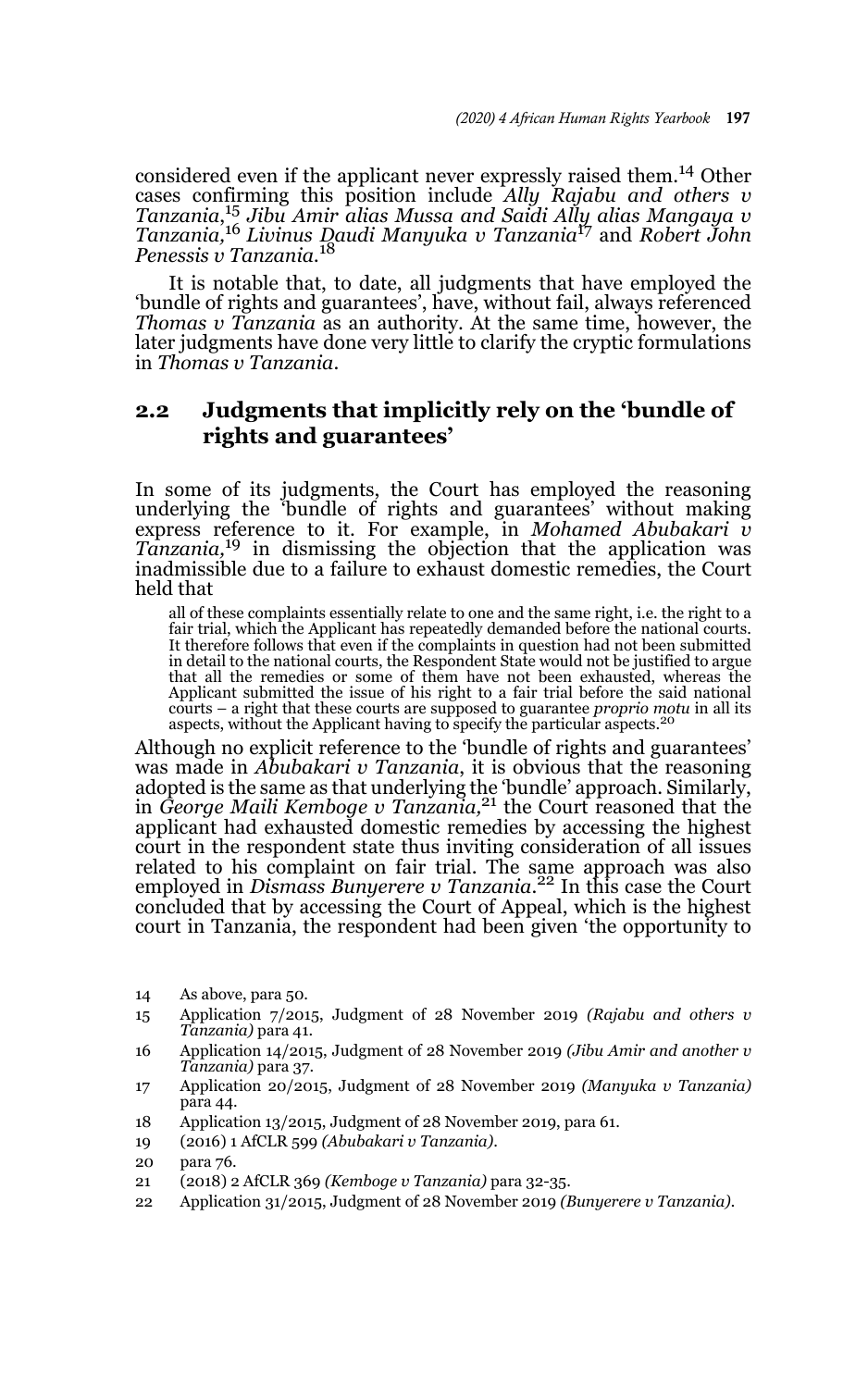redress [the applicant's] violations'.<sup>23</sup> Perhaps as a reflection of the centrality of the judgment in *Thomas v Tanzania*, all the abovementioned judgments refer to this authority. Given that the Court's invocation of the 'bundle of rights and guarantees' has always been in the context of the right to a fair trial, the next section of the article takes a comparative approach and explores the 'bundle' in other human rights systems using the perspective of the right to a fair trial.

# **3 THE RIGHT TO FAIR TRIAL AND THE 'BUNDLE OF RIGHTS AND GUARANTEES' IN COMPARATIVE JURISPRUDENCE**

Although the Court's exposé of the 'bundle of rights and guarantees', this far, only makes an oblique reference to the right to a fair trial, it is within the conceptualisation of the right to a fair trial that a meaningful rendering of the 'bundle' can be found.

The right to a fair trial envisages a boundary beyond which judicial processes cannot go without compromising fairness and effectiveness.24 It is one of the fundamental pillars meant to protect individuals from arbitrary treatment and ensure the proper<br>administration of justice.<sup>25</sup> The right to a fair trial ensures that state authorities, in adjudicating on an individual's rights, 'will do so using a procedure that provides the necessary means to defend [his or her] legitimate interests and obtain duly reasoned rulings' in order that he or she 'is protected by the law and safeguarded from arbitrariness'.26 The right to a fair trial, therefore, is central to the rule of law and works<br>to uphold the due process of law.<sup>27</sup>

A number of international instruments provide for the right to a fair trial. For example, article 10 of the Universal Declaration of Human Rights (UDHR), article 14 of the International Covenant on Civil and Political Rights (ICCPR), article 6 of the European Convention for the Protection of Human Rights and Fundamental Freedoms (European Convention), article 8 of the American Convention on Human Rights (American Convention) and article 7 of the African Charter on Human

27 *Tadic Dusko* IT-94-1-A, Appeal Judgment 15 July 1999.

<sup>23</sup> As above, para 37.

<sup>24</sup> S Ismail 'The right to fair trial: Analysing the jurisprudence of member states of the ICCPR' https://www.researchgate.net/publication/325946424\_The\_Right\_ to\_Fair\_Trial\_Analysing\_the\_Jurisprudence\_of\_Member\_States\_of\_the\_ICCP  $R$  (accessed 2 June 2020).

<sup>25</sup> L Doswald-Beck 'Fair trial, right to, international protection' https:// opil.ouplaw.com/view/10.1093/law:epil/9780199231690/law-9780199231690 e798 (accessed 20 May 2020).

<sup>26</sup> Separate Opinion of Judge Garcia Ramirez, para 4 *Claude Reyes and others v Chile*, Merits, Reparations and Costs, Judgment of Inter-American Court (ser C) No 151 (19 September 2006).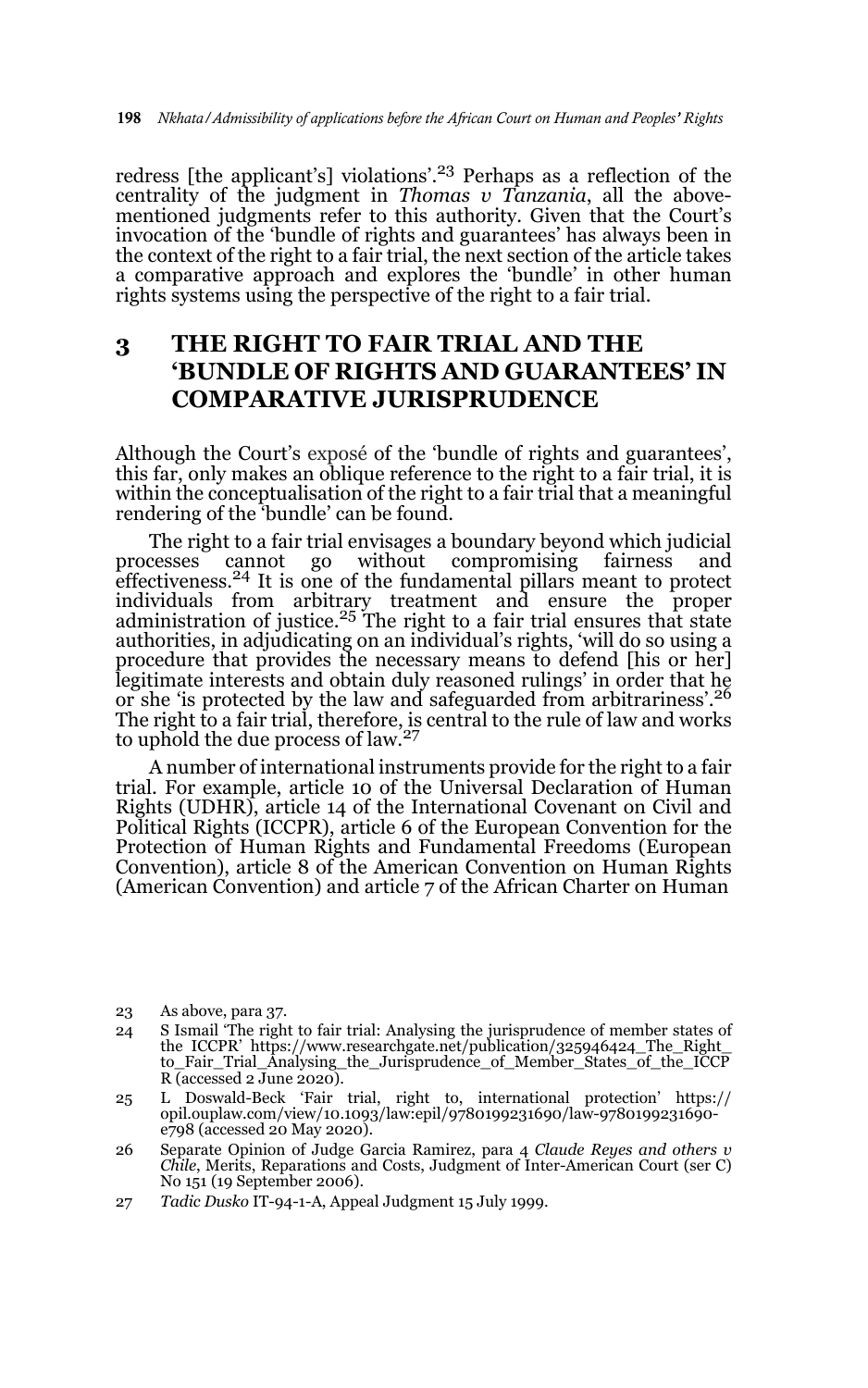and Peoples Rights (Charter).<sup>28</sup> In all these international instruments, the right to a fair trial is often formulated to capture two components: a general one, with application in all relevant proceedings and a specific one involving the rights of the defence in criminal proceedings.<sup>29</sup> As acknowledged by the European Court of Human Rights (European Court), the right to a fair trial holds a prominent place in any democratic society such that there should be no reason for interpreting it restrictively.<sup>30</sup> Perhaps as a measure of its importance, it is generally accepted that this right does not permit derogations even in times of public emergencies.<sup>31</sup>

The right to a fair trial can be said to comprise of the following fundamental but non-exhaustive rights: $3<sup>2</sup>$  the right of access to courts which includes the right to be heard by a competent, independent and impartial tribunal; the right to equality of arms; the right to a public hearing; the right to be heard within a reasonable time; the right to legal assistance; the right to interpretation and the prohibition of *ex post facto* laws. Although many international human rights instruments expressly provide for guarantees meant to secure the right to a fair trial, the depth of the detail varies from one instrument to the other.<sup>33</sup> Additionally, across legal systems, provisions on the right to a fair trial have been the subject of sustained judicial construction which has resulted in the expansion of the protections that fall under the general<br>umbrella of the right to a fair trial.<sup>34</sup> The central motif of the various fair trial guarantees is to ensure that individuals involved in proceedings are able to defend themselves and are treated fairly.<sup>35</sup>

Outside of the African Court's jurisprudence, express mention of the 'bundle of rights and guarantees', in the context of the right to fair trial, is not common. The rationale underlying the approach, however, does not seem to be that rare. Many courts seem quite alive to the fact that the right to a fair trial comprises several guarantees which must all be preserved. For example, in *Suarez-Rosero v Ecuador,*36 the Inter American Court of Human Rights (Inter-American Court) held that

- 28 In many of these instruments, aspects of the right to a fair trial are also covered in other provisions within the same instruments. For example, article 15 ICCPR, article 7 European Convention, article 9 American Convention and article 26 of the Charter.
- 29 S Trechsel *Human rights in criminal proceedings* (2005) 85.
- 30 *Moreira de Azevedo v Portugal*, Judgment of 23 October 1990, para 66; *Belziuk v Poland* Judgment of 25 March 1998 para 37 and *Adolf v Austria,* Judgment of 26 March 1982 para 30.
- 31 *Civil Liberties Organisation v Nigeria* para 27 and C Medina *The American Convention on Human Rights: crucial rights and their theory and practice* (2016) 242.
- 32 P Leanza & O Pridal *The right to a fair trial: article 6 of the European Convention on Human Rights* (2014) 6.
- 33 T Antkowiak & A Gonza *The American Convention on Human Rights: essential rights* (2017) 174-177.
- 34 Leanza & Pridal (n 32) 6.
- 35 Medina (n 31) 324.
- 36 Judgment of 12 November 1997 (merits) para 51 and 77 http://www.corteidh. or.cr/docs/casos/articulos/seriec\_35\_ing.pdf (accessed 5 August 2020).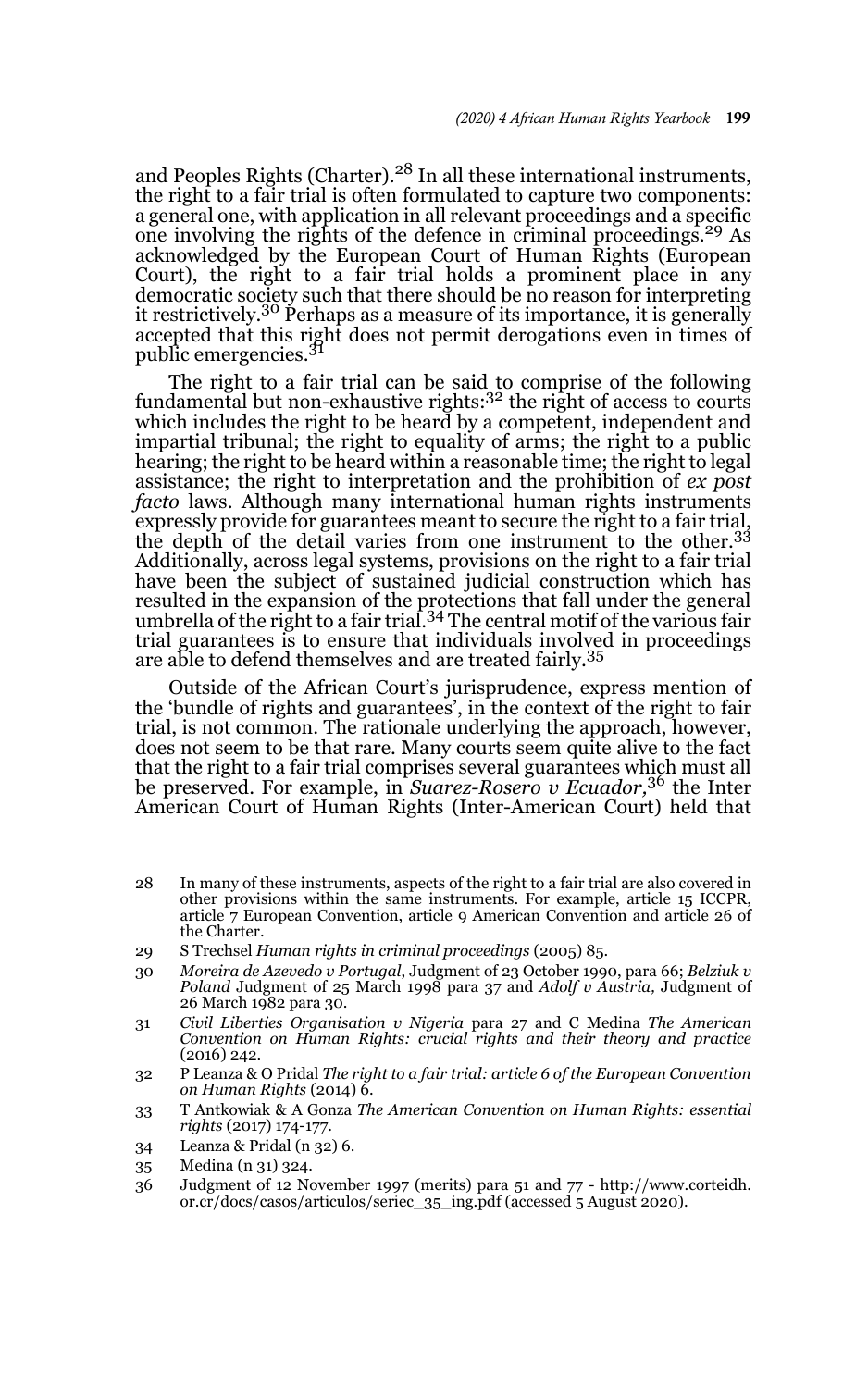some of the minimum guarantees for fair trial include adequate time and means for the preparation of one's defence, the right to conduct a defence in person or to be assisted by counsel of one's choice, the right to communicate freely and privately with counsel, and the right to be provided with counsel at the state's expense. This approach offers an indicative idea of the guarantees that together secure the right to a fair trial.

In the case of *Hilaire, Constantine and Benjamin and others v Trinidad and Tobago*, the Inter-American Court held that

[i]n order to protect the right to effective recourse, established in Article 25 of the Convention, it is crucial that the recourse be exercised in conformity with the rules of due process, protected in Article 8 of the Convention, which include access to legal aid. Taking into account the exceptionally serious and irreparable nature of the death penalty, *the observance of due process, with its bundle of rights and guarantees*, becomes all the more important when human life is at stake.<sup>37</sup>

The Inter-American Court also alluded to the 'bundle of rights and guarantees' in an advisory opinion in respect of a request by Mexico.<sup>38</sup> According to the Inter-American Court, due process of the law requires that a defendant be allowed to exercise his rights and defend his interests effectively and in full procedural equality with other defendants. The judicial process, the Court argued, is a means to ensure, in so far as is possible, an equitable resolution of differences. The Court expressed the view that the body of procedures commonly referred to as due process are designed to serve this end and ensure that the rights of persons subject to judicial proceedings are adequately protected. The Court concluded that the due process of law, with all its rights and guarantees, must be respected regardless of the circumstances especially in cases where an individual is facing serious charges.<sup>39</sup>

In respect of the European Court, it is apt to begin by acknowledging that it has often used a standard phrase to stress the importance of the right to a fair trial.<sup>40</sup> According to the European Court, 'the right to a fair trial holds so prominent a place in a democratic society that there can be no justification for interpreting the guarantees of article  $6(1)$  of the European Convention restrictively.<sup>41</sup> In rejecting a restrictive interpretation of article 6 of the European Convention, the European Court has conceded that there are many guarantees falling under the umbrella of fair trial which must always be considered in assessing whether proceedings meet the protections in article 6.

<sup>37</sup> Judgment of June 21, 2002 (Merits, Reparations and Costs) para 148 (emphasis added).

<sup>38</sup> Inter-American Court Advisory Opinion OC-16/99 of 1 October 1999, Requested by the United Mexican States para 117-118.

<sup>39</sup> para 135.

<sup>40</sup> Trechsel (n 29) 82.

<sup>41</sup> *AB v Slovakia,* Judgment of 4 March 2003, para 54 and *Delcourt v Belgium,* Judgment of 17 January 1970, para 25.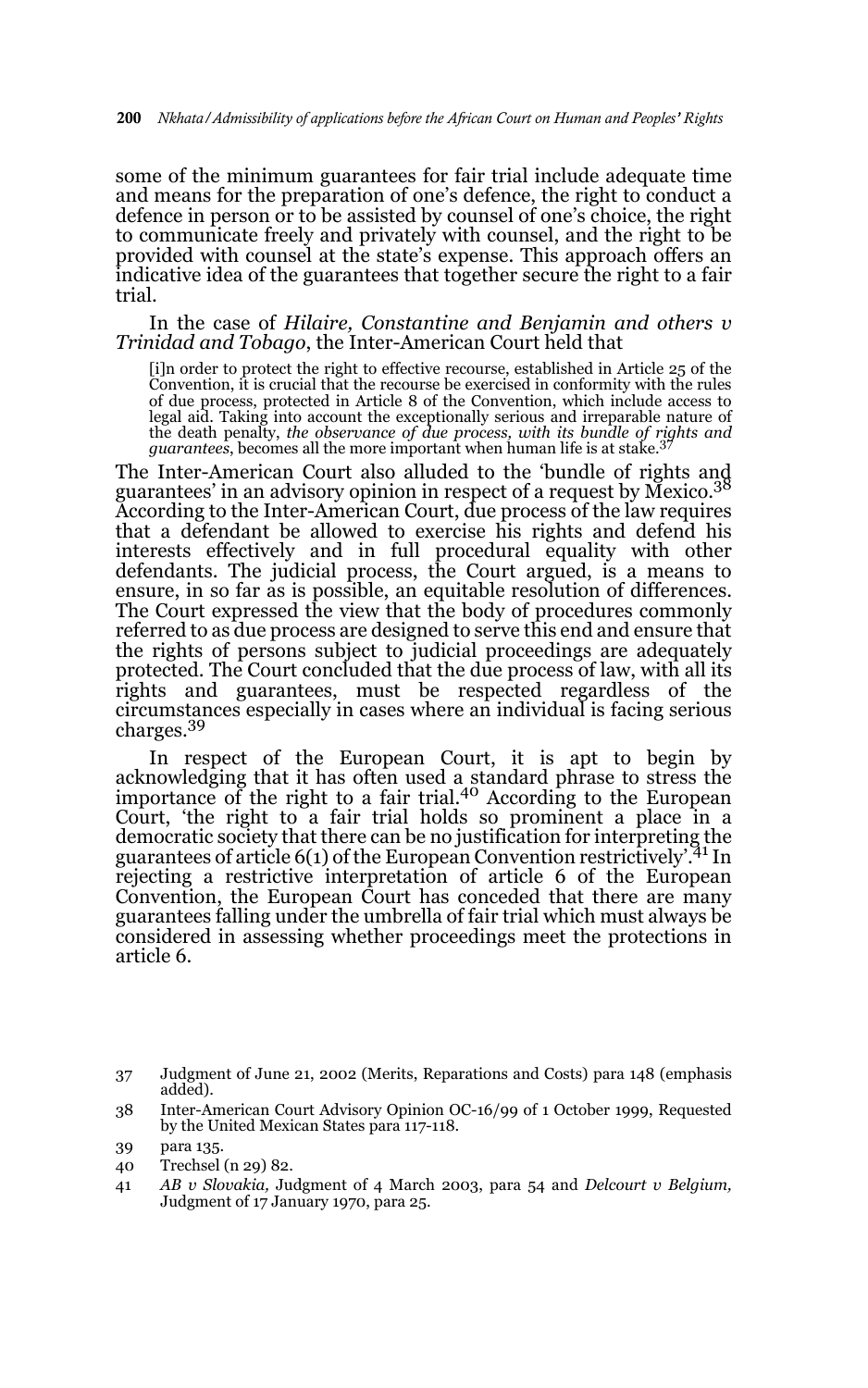The European Court's approach to the right to fair trial often mentions two aspects and these are the principle of equality of arms<br>and the right to adversarial proceedings.<sup>42</sup> These two aspects are applicable both in civil and criminal cases though states are given greater latitude in relation to civil cases.43 Briefly put, equality of arms requires a comparative analysis of the treatment of litigants to determine if the one party was disadvantaged. The notion of adversarial proceedings requires, among other things, that accused persons be informed of the case against them, in the sense of knowing the evidence or arguments that the court will consider in the disposal of the case and also being accorded the opportunity to challenge the evidence and contradict the arguments.44 In the jurisprudence of the European Court, it is clear that the right to a fair trial has been interpreted to include many other elements, some of which do not seem to have been expressly canvassed by article 6, for example, the right to a reasoned decision.<sup>45</sup> One of the clearest manifestations of this approach was in *Golder v United Kingdom*. 46 In this case, the European Court concluded that

... without needing to resort to 'supplementary means of interpretations' as envisaged at Article 32 of the Vienna Convention, that Article 6 para 1 (art 6-1) secures to everyone the right to have any claim relating to his obligations brought before a court or tribunal. In this way the Article embodies the 'right to a court', of which the right of access, that is the right to institute proceedings before courts in civil matters, constitutes one aspect only. To this are added the guarantees laid down by Article 6 para 1 (art 6-1) as regards both the organisation and composition of the court, and the conduct of proceedings. *In sum, the whole makes up the right to a fair hearing*. 47

Concededly, the European Court, this far, does not seem to have explicitly incorporated the language of 'bundle of rights and guarantees'. Nevertheless, its jurisprudence under article 6 of the European Convention, supports the 'bundle' approach to understanding the right to a fair trial. While some of the guarantees in the right to a fair trial are expressly enumerated in article 6 of the European Convention, the European Court has further expounded on these guarantees through a case by case analysis.<sup>48</sup>

As for the Human Rights Committee (HRC), it has also adopted a wide interpretation of the right to a fair trial. For example, in *Yves Morael v France* it stated that the right to a fair trial includes 'equality of arms, respect for the principle of adversary proceedings, preclusion of *ex officio reformatio in perjus*, and expeditious procedure'.49 It is

- 43 Trechsel (n 29) 85.
- 44 *Laukkanen and Manninen v Finland*, Judgment of 3 February 2004, para 34.
- 45 Trechsel (n 29) 85.
- 46 [1975] ECHR 1.
- 47 para 36 (emphasis added).
- 48 P van Dijk and others *Theory and practice of the European Convention on Human Rights* (2006) 578-580.
- 49 Communication No 207/1986, UN Doc. Supp. No 40 (A/44/40) at 210 (1989) para 210.

<sup>42</sup> *Brandstetter v Austria*, Judgment of 28 August 1991, para 66; and *Jasper v United Kingdom,* Judgment of 16 February 2000, para 51.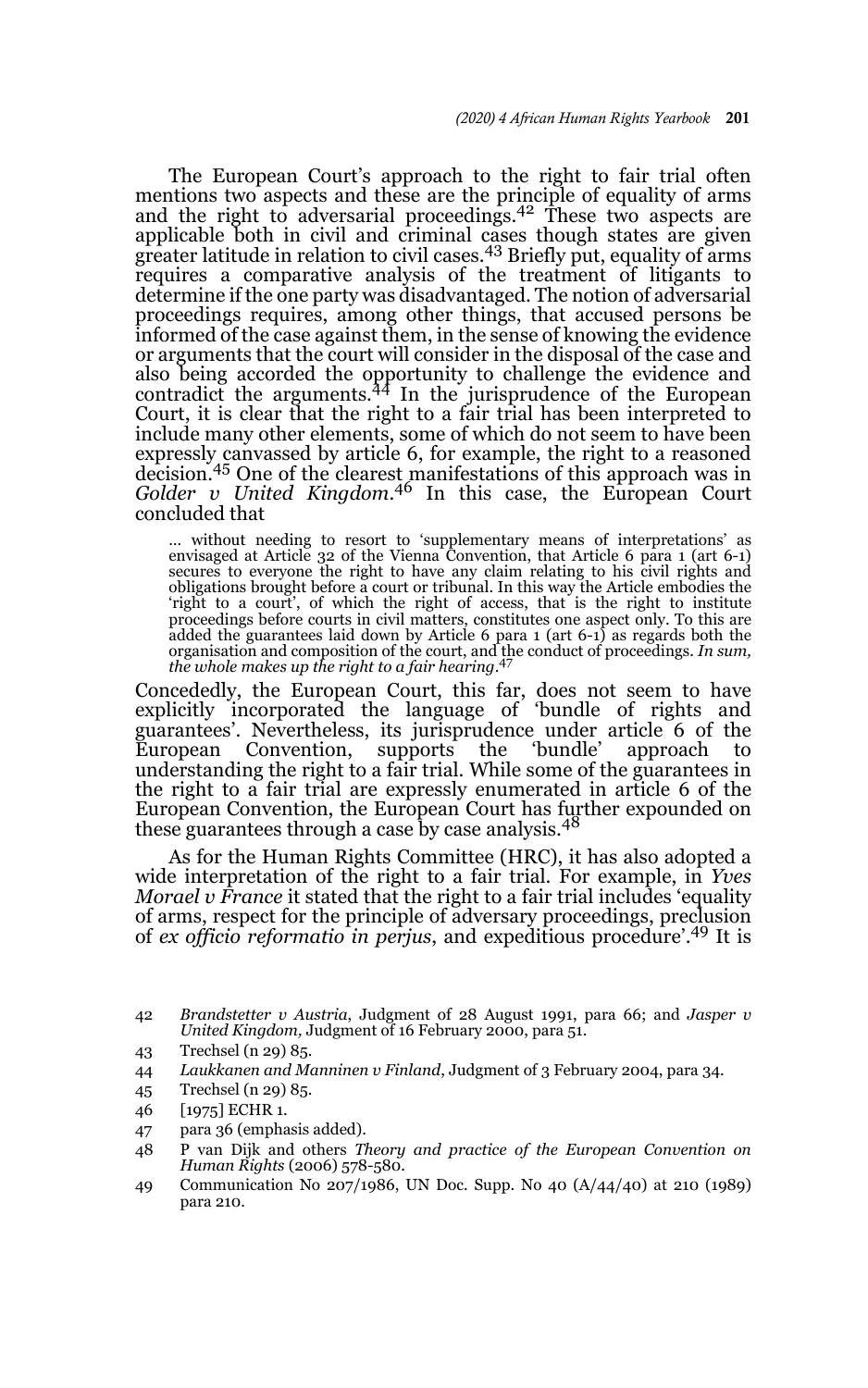General Comment 32, however, that offers a clear picture of the HRC's approach to understanding the right to a fair trial.<sup>50</sup> In this General Comment, the HRC begins by conceding that article 14 of the ICCPR is particularly complex in nature given that it combines various guarantees with different scopes of application. By way of illustration, General Comment 32 highlights various guarantees which together secure the right to a fair trial including the right to equality before courts and tribunals, the right to a fair and public hearing by a competent, independent and impartial tribunal and the presumption of innocence. While the language of 'bundle of rights and guarantees' is not expressly mentioned in General Comment 32, it is clear that the 'bundle' approach underlies the conceptualisation of the right to a fair trial by the HRC.

The African Commission on Human and Peoples' Rights (Commission) has considerable jurisprudence on the right to a fair trial. For example, it has expounded on the right to be tried by an independent and impartial tribunal as well as the right of accused persons to have counsel.51 The Commission has also addressed the right to be heard and the effect of laws that purport to oust the jurisdiction of courts.52 It has also pronounced itself on the right to be tried in a language that one understands as well as the importance of the independence of courts and tribunals.<sup>53</sup> The Commission, however, has never referred to the 'bundle of rights and guarantees' in its jurisprudence. The most that can safely be concluded, about the Commission's fair trial jurisprudence in relation to the 'bundle' approach, is that its decisions also demonstrate that the right to fair trial is made up of several guarantees.

As demonstrated above, with the exception of the Inter-American Court, the European Court, the HRC and the Commission have not expressly used the terminology of 'bundle of rights and guarantees' in their exposé of the right to a fair trial. At the same time, however, it is clear that a common understanding permeates the articulation of the right to a fair trial and this is that the right coalesces around several guarantees which together ensure due process. It is in reference to these several guarantees, therefore, that the language of a 'bundle of rights and guarantees' becomes relevant. The next section the paper engages with some of the issues that the Court's adoption of the 'bundle of rights and guarantees' implicates.

- 52 *Good v Botswana* (2010) AHRLR 43 (ACHPR 2010).
- 53 *Gunme and others v Cameroon* (2009) AHRLR 9 (ACHPR 2009).

<sup>50</sup> https://www.refworld.org/docid/478b2b2f2.html (accessed 26 May 2020).

<sup>51</sup> *Egyptian Initiative for Personal Rights and Interights v Egypt* (2011) AHRLR 42 (ACHPR 2011).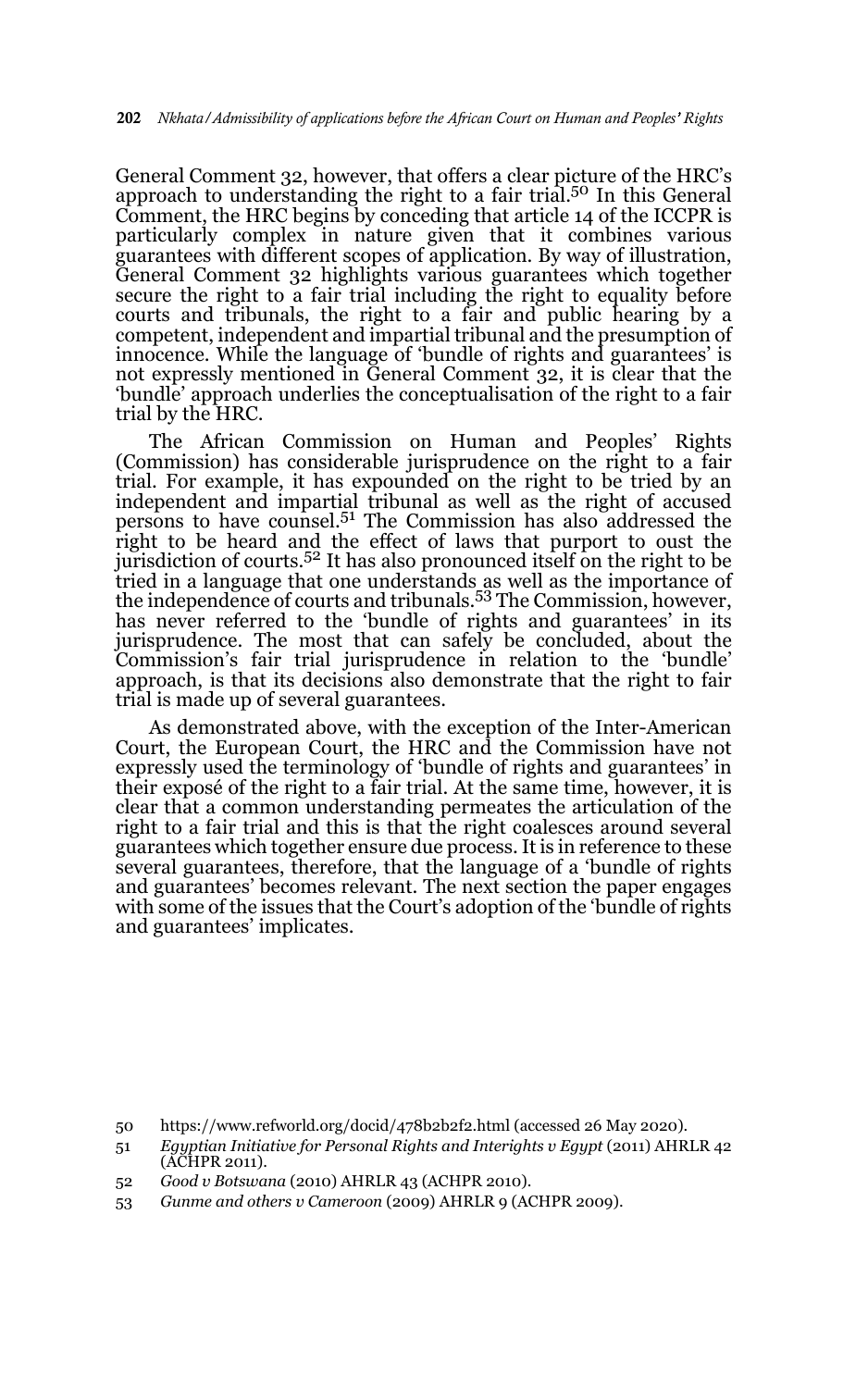# **4 MORE THAN A MERE METAPHOR? UNPACKING THE COURT'S ADOPTION OF THE 'BUNDLE OF RIGHTS AND GUARANTEES'**

It is important to commence with a summary of the African Court's overall understanding of the 'bundle of rights and guarantees'. The African Court's view seems to be that for there to be a meaningful guarantee of the right to a fair trial, domestic proceedings which generate the cases that come before it, must adhere to all the requirements designed to protect due process. The 'bundle of rights and guarantees', therefore, is the full array of safeguards meant to ensure the realisation of the right to a fair trial. The African Court has thus assumed that litigants who accessed the highest court in a particular country will be deemed to have exhausted domestic remedies if they raised, before the domestic court, any aspect of the right to a fair trial and subsequently allege a violation of the right to a fair trial before it. According to the Court, it does not matter that the particular litigant raises before it new fair trial issues – which were never raised before any domestic court – because it is assumed that once a litigant raises issues pertaining to the right to a fair trial, the court *a quo* was under a duty to consider the entire 'bundle of rights and guarantees' inherent in the right to a fair trial. This is the reasoning established in *Thomas v Tanzania* which has subsequently been replicated in the other cases earlier referred to.

### **4.1 The Court must explain the 'bundle of rights and guarantees'**

In so far as the application of the 'bundle of rights and guarantees' is concerned, the judgment in *Thomas v Tanzania* is pivotal as it marks the genesis of a rather emphatic line of authorities. As earlier pointed out, however, the judgment itself is surprisingly thin on elaboration, particularly in terms of unpacking the 'bundle' and explaining its applicability. As noted by Adjolohoun, the Court's failure to unpack the 'bundle of rights and guarantees' means that notwithstanding the fact that *Thomas v Tanzania* is the first judgment, in a now long line of authorities, it actually is not a 'principle setter'.54 The judgment fails to expound and justify the approach that the Court adopted to dismiss the respondent's objection on non-exhaustion of domestic remedies. The gravest calamity, however, has been the failure, in successive judgments, to remedy the oversight in *Thomas v Tanzania*. The Court has chosen to blandly cross-reference the judgment in *Thomas v Tanzania* in all its subsequent judgments without offering any

<sup>54</sup> S Adjolohoun 'Jurisdictional fiction? A dialectical scrutiny of the appellate competence of the African Court on Human and Peoples Rights' (2019) 6(2) *Journal of Comparative Law in Africa* 1, 18.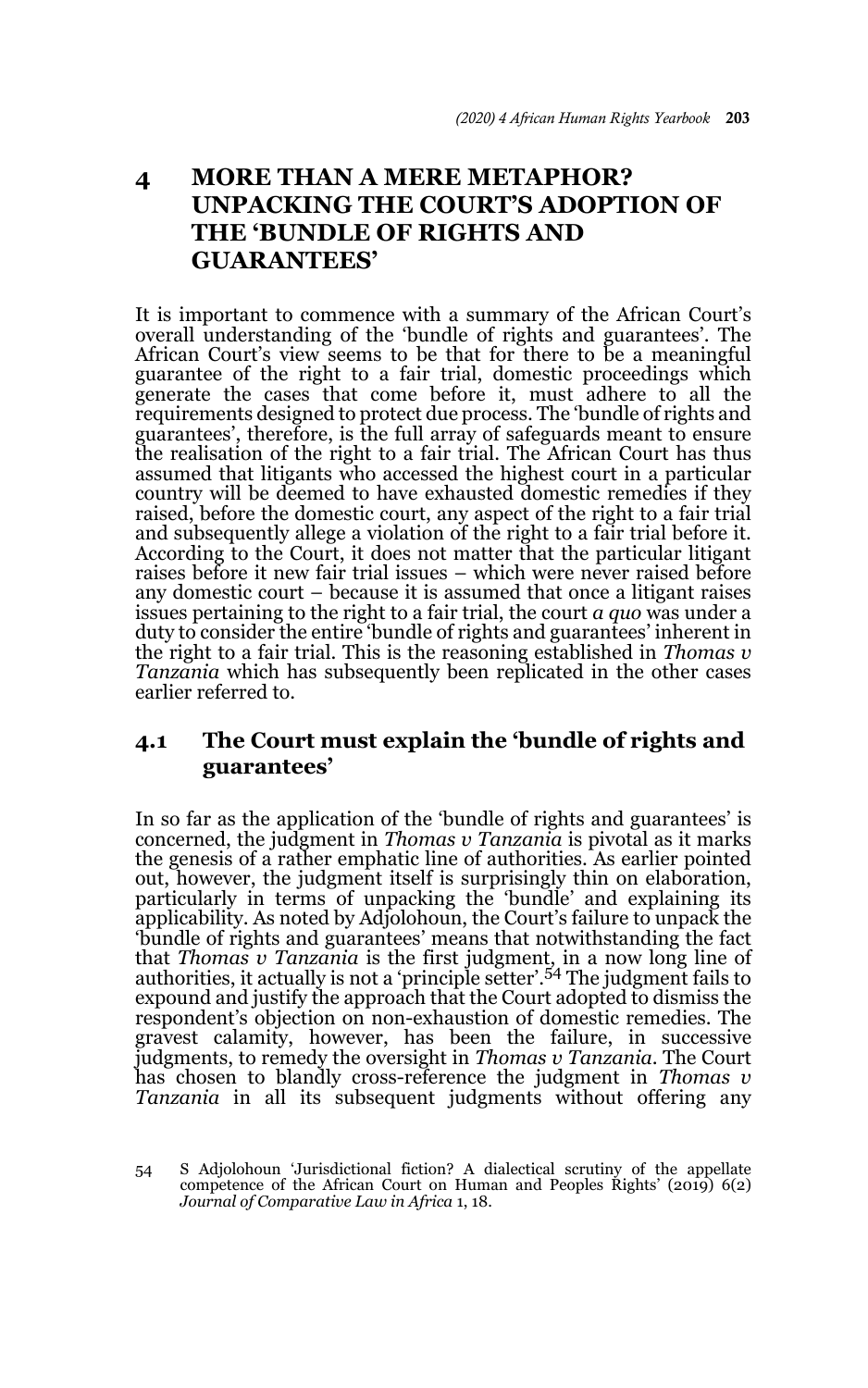additional substantive clarity. Resultantly, although the Court's case law on the 'bundle of rights and guarantees' has been consistent 'it has remained unprincipled and diffuse'.<sup>55</sup>

The duty on the Court, when it is adjudicating on matters that will have a profound influence on the development of its jurisprudence, one would believe, is to employ clear and cogent reasoning.<sup>56</sup> The introduction of the 'bundle of rights and guarantees' was one such occasion requiring the Court to step up and demonstrate its deductive prowess. As may be recalled, the 'bundle approach' has been used to dismiss a preliminary objection that has been raised quite consistently by Tanzania. The nature of this objection is such that had the Court sustained it, the bulk of the Court's fair trial jurisprudence would never have come into existence. Additionally, the fact that the same objection has been raised by the same respondent over and over in different cases, even after the judgment in *Thomas v Tanzania*, should have prompted the Court to, at least, attempt a clarification of the 'bundle of rights and guarantees'.

In terms of explaining the 'bundle of rights and guarantees', and given that the Court has expressly linked it to the right to a fair trial, it is arguable that the intellectual resources for assisting the Court in unpacking the 'bundle' lie, first and foremost, within article 7 of the Charter. Article 7(1) of the Charter provides: '[e]very individual shall have the right to have his cause heard. This comprises ...'. The expression, 'this comprises' is a clear indication of the fact that there are other guarantees for fair trial which may not have been expressly stated in article 7. The protections listed in article 7, therefore, are not meant to be an exhaustive list of the fair trial guarantees. As the Court has acknowledged, in interpreting article 7, recourse can be had to, for example, article 14 of the ICCPR, which is more detailed in its fair trial guarantees.<sup>57</sup> The Court's failure to explain the 'bundle of rights and guarantees', therefore, has not been for want of intellectual grounding within its foundational instruments.

It should also be recalled that judgments, generally, tend to have a two-fold effect. First, as determinative of the rights of the particular litigants, and second, as a precedent shaping the future conduct of others. It, therefore, matters how conclusions are reached in a judgment.58 Judges who, through their pronouncements, change or modify the law must always seriously consider the ramifications of their pronouncements on other patterns in the law. Any distinctions made should therefore be genuine, articulated and sufficiently acceptable.<sup>59</sup> Judicial discipline, in terms of adjudication, requires clear justification

57 *Thomas v Tanzania* (n 1) para 89.

<sup>55</sup> As above.

<sup>56</sup> S Adjolohoun 'The African Court: need for a system-based approach to jurisprudential affirmation' https://africlaw.com/2017/11/16/the-african-courtneed-for-a-system-based-approach-to-jurisprudential-affirmation/ (accessed 26 May 2020).

<sup>58</sup> E Levi 'The nature of judicial reasoning' (1965) 32(3) *University of Chicago Law Review* 395, 396.

<sup>59</sup> Levi (n 58) 403.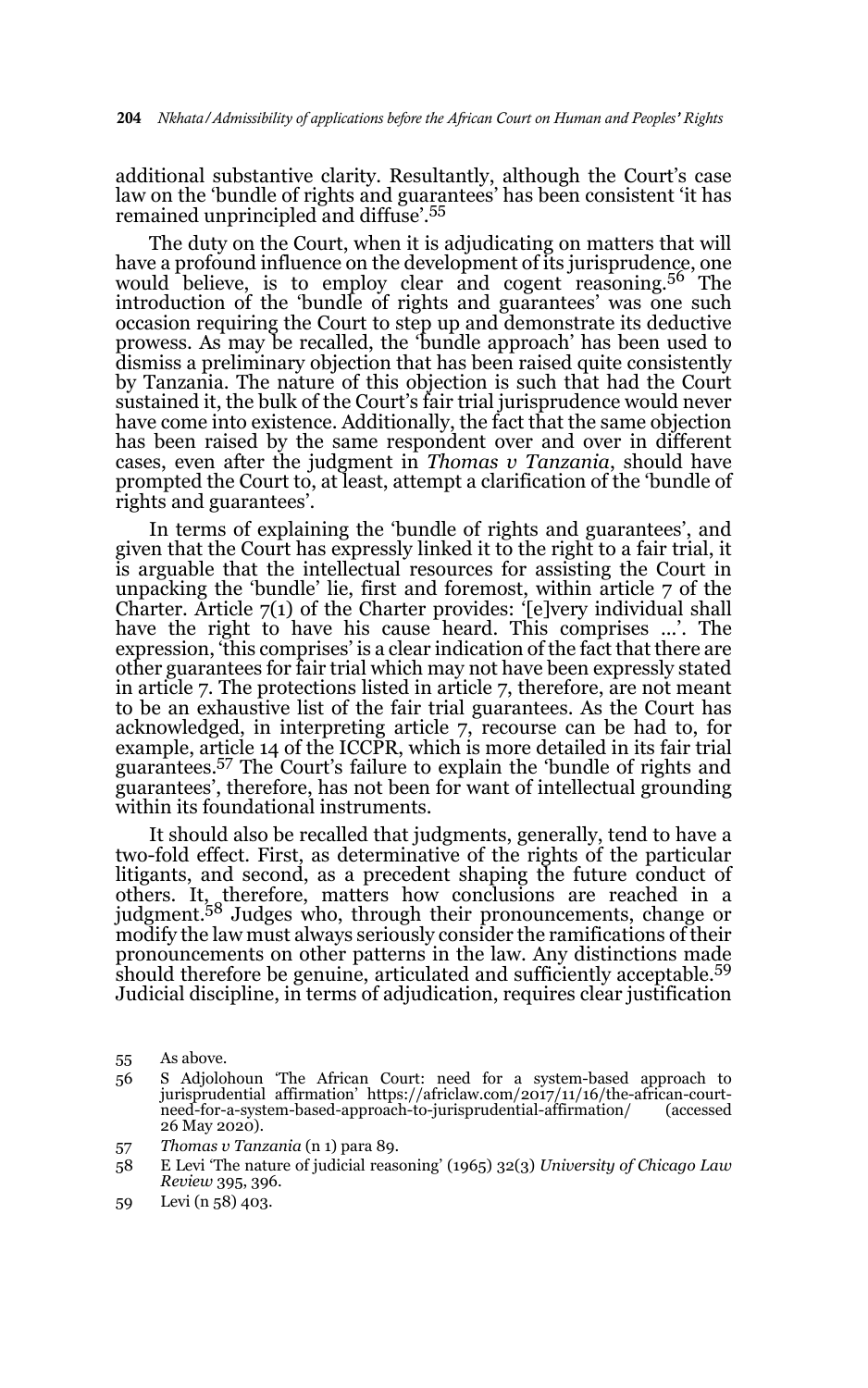for all findings in a judgment. Good judicial reasoning must be transparent and its logic clear.

In relation to the 'bundle of rights and guarantees' as applied by the African Court, it is clear that the invocation of this approach necessitated further elaboration. For example, and as will be demonstrated later, although the approach has been used to dismiss objections to admissibility of cases yet the precise location of the 'bundle' within the admissibility conditions set out in article 56 of the Charter has never been clarified. Additionally, the Court has applied the 'bundle' approach only in cases involving claims related to the right to a fair trial, which begs the question as to whether the approach has applicability beyond cases involving the right to a fair trial. A failure to clarify these two issues, has meant that the 'bundle of rights and guarantees', though a constant feature in the Court's jurisprudence, remains something of a mystery.

### **4.2 The propriety of the assumption that matters covered under the 'bundle' ought to have been considered by domestic courts**

To understand the assumptions underlying the Court's 'bundle' of rights jurisprudence, close attention must be paid to the reasoning so far adopted by the Court. For example, in *Rajabu and others v Tanzania,* the Court held that '[t]he Court notes that in the instant case, given that the Court of Appeal was in a position to examine several claims of the Applicants with respect to the manner in which the High Court conducted the proceedings, there was ample opportunity to assess whether the right to be heard was upheld by the lower court'.<sup>60</sup> Further, in *Jibu Amir and another v Tanzania*, the Court held:<sup>61</sup>

Regarding those allegations that have been raised before this Court for the first time, namely, the illegality of the sentence imposed on the Applicants and the denial of free legal assistance, the Court observes that the alleged violations occurred in the course of the domestic judicial proceedings. They accordingly form part of the 'bundle of rights and guarantees' that were related to or were the basis of their appeal, *which the domestic authorities had ample opportunity to redress even though the Applicants did not raise them explicitly…. The Applicants should thus be deemed to have exhausted local remedies with respect to these allegations*. (emphasis provided)

# In *Manyuka v Tanzania*, the Court's reasoning was expressed as follows:<sup>62</sup>

The Court also notes that the alleged violations of his rights relate to the domestic judicial proceedings that led to his conviction and sentence. The allegations raised by the Applicant, therefore, form part of the bundle of rights and guarantees that were related to or were the basis of his appeals and *which the domestic authorities had ample opportunity to redress even though the Applicant did not raise them explicitly*.

- 60 *Rajabu and others v Tanzania* (n 15) para 42.
- 61 Application No 14 of 2015, Judgment of 28 November 2019, para 37.
- 62 *Manyuka v Tanzania* (n 17) para 44 (emphasis added).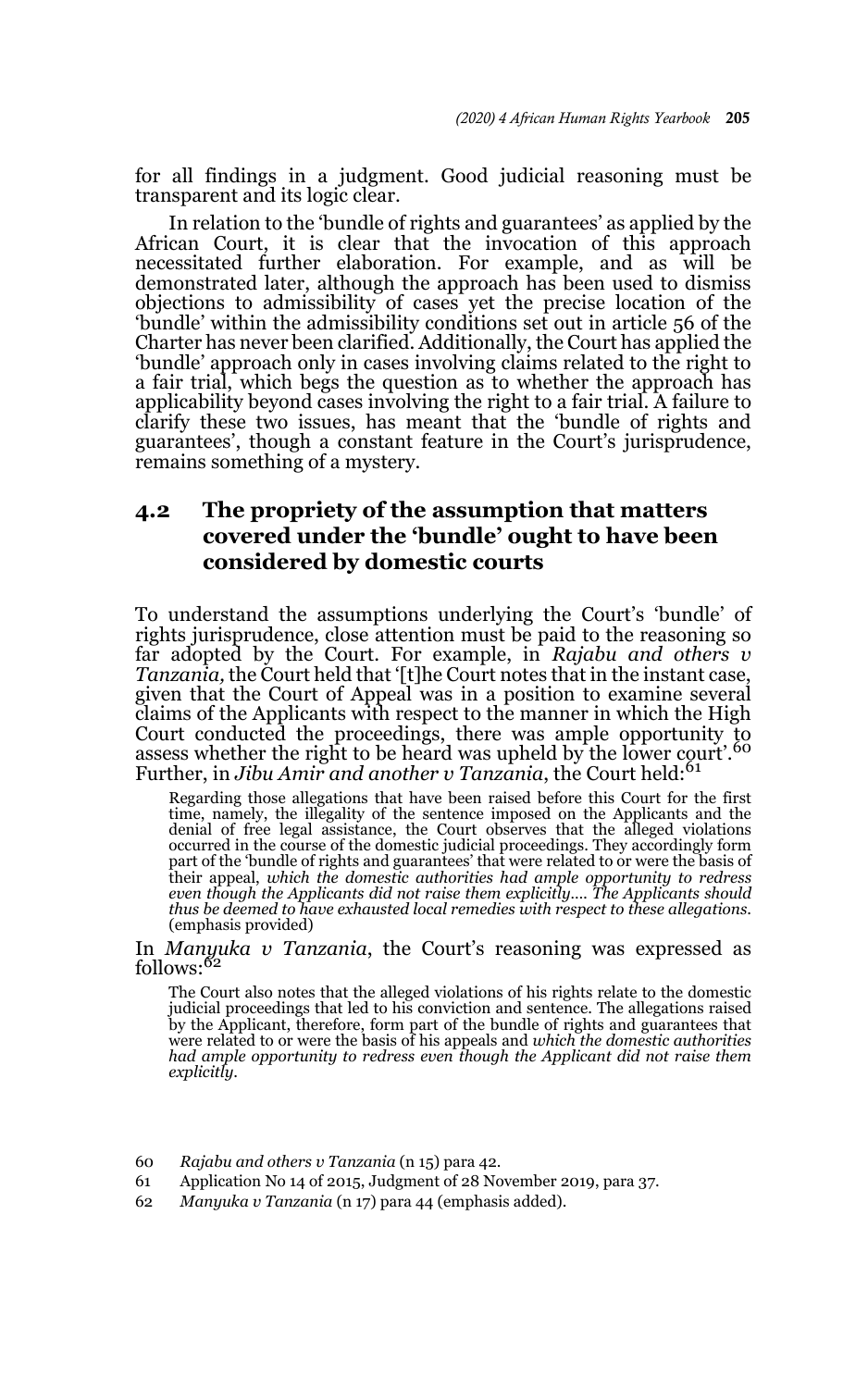Central to the Court's deployment of the 'bundle of rights and guarantees' is the assumption that domestic courts had ample opportunity to resolve the fair trial grievances raised by an applicant as long as he or she questioned anything relating to his or her right to a fair trial. According to the Court, it does not matter that the applicants never raised, before any domestic courts, the specific issues which they raise before it, as long as the grievances fall within the fair trial 'bundle'. The Court's findings, it is argued, are premised on assumptions about the criminal procedure law in Tanzania – since Tanzania has been the only state so far affected by the 'bundle' approach.63 Ironically, none of the Court's judgments dealing with the 'bundle of rights and guarantees' demonstrates an awareness of the possibilities and limitations within the Tanzanian criminal procedure law. The assumptions made by the Court are, in the circumstances, difficult to sustain.

To begin with, Tanzania, like many other common law jurisdictions, follows the adversarial legal tradition. The adversarial system is a two-sided structure under which criminal trials involve the prosecution and the defence.64 The duty of the prosecution is to prove the accused guilty while the defence argues for the accused's acquittal. A decision in the case is made by the judge (or jury) who acts as an umpire. The role of the judge is to ensure that the trial proceeds in accordance with established rules.<sup>65</sup> In this system, the judge is supposed to be neutral and a passive fact finder who is, generally, uninvolved in the presentation of the parties' arguments.

The strictures of space permit only a cursory discussion of the applicable regime for criminal appeals in Tanzania. Although the High Court of Tanzania has power to hear appeals from, for example, subordinate courts, this discussion focuses on appeals before the Court of Appeal.66 The framework for appeals is contained in the Appellate Jurisdiction Act and the Court of Appeal Rules (as amended in 2019). An appeal is instituted by the lodging of a notice of appeal within 30 days of the date of the decision complained of.67 The notice of appeal must state briefly the 'nature of the acquittal, conviction, sentence, order or finding against which it is desired to appeal'.<sup>68</sup> A notice of appeal filed out of time or one that is otherwise defective by failing to state the nature of the conviction, sentence or order against which it is<br>desired to appeal, is liable to be struck out.<sup>69</sup>

- 63 The Court has yet to directly invoke the 'bundle of rights and guarantees' in a case involving a country other than Tanzania. However, the Court may have adopted the indirect application of the 'bundle of rights' in a non-Tanzania case for the first time in *Sebastien Germain Ajavon v Republic of Benin*, Application 13/2017 (Judgment of 29 March 2019 - Merits) para 124.
- 64 I Oraegbunam 'The jurisprudence of adversarial justice' (2019) 15 *Ogirisi: A New Journal of African Studies* 27 at 29.

- 67 Rule 68(1) Court of Appeal Rules.
- 68 Rule 68(2) Court of Appeal Rules.
- 69 *Seleman Hassan Mauluka v The Republic,* Criminal Appeal No 7 of 2014 (Court of Appeal, Mtwara).

<sup>65</sup> As above.

<sup>66</sup> See section 4(1) Appellate Jurisdiction Act.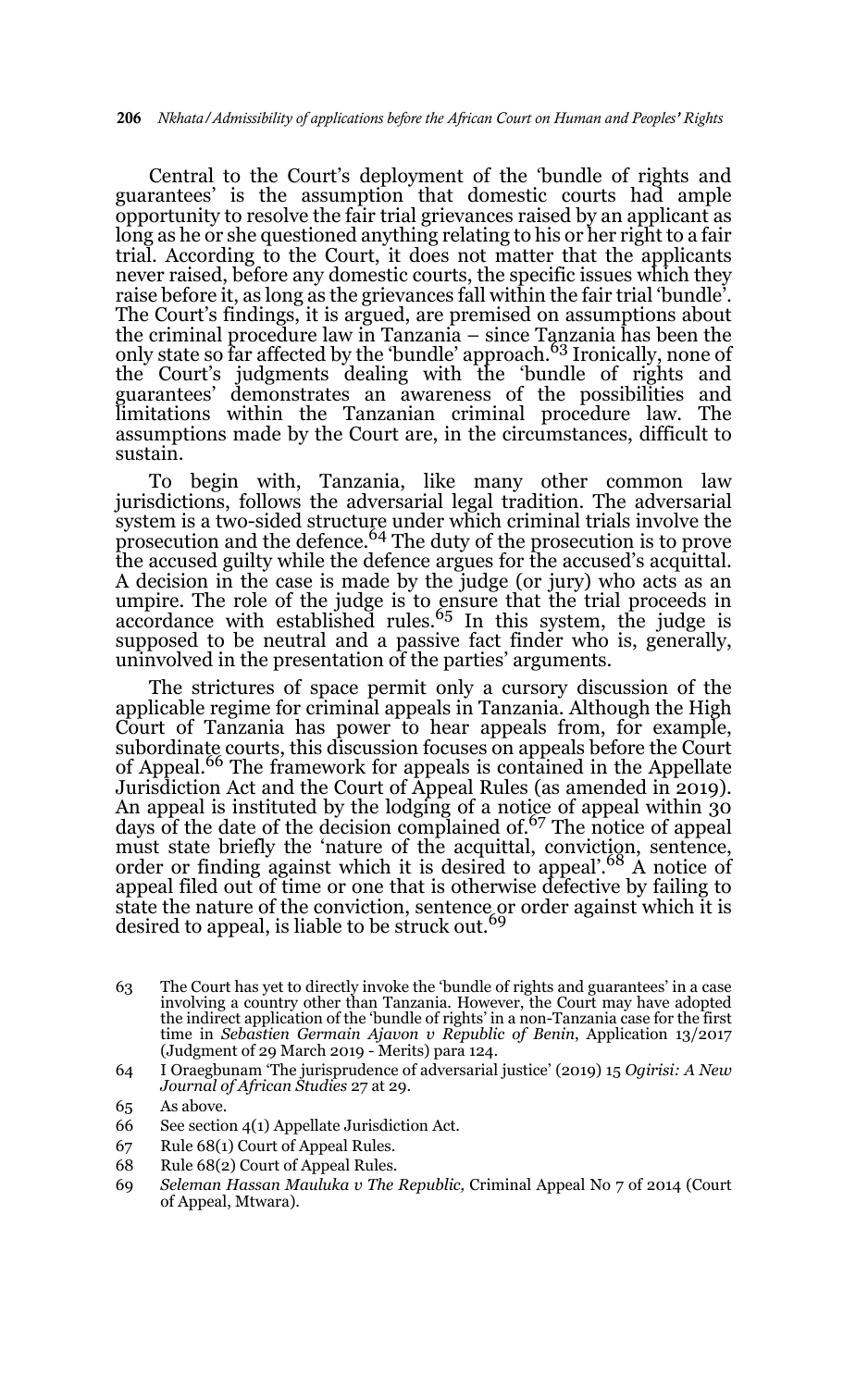In Tanzania, while the filing of the notice of appeal institutes the appeal, it is the memorandum of appeal that defines the appeal. The appellant must file a memorandum of appeal within twenty one days of being served with the record of the appeal which 'shall set forth concisely and under distinct heads numbered consecutively, without argument or narrative, the grounds of objection to the decision appealed …'.70 Under rule 72(5) of the Court of Appeal Rules, an appeal can be dismissed if the memorandum of appeal is not lodged within the prescribed time. However, the court can grant a party leave to file a supplementary memorandum of appeal<sup>71</sup> and during the hearing a party may also be granted leave to argue any ground of appeal not specified in the memorandum of appeal.<sup>72</sup> On a first appeal from the high court, the proceedings take the form of a re-hearing and the Court of Appeal is entitled to re-assess the facts and form its own conclusions.73 In the case of a second appeal to the Court of Appeal, for proceedings originating in a subordinate court which had been appealed to the High Court, a certificate on the points of law being appealed issued by the High Court is necessary before the Court of Appeal can hear the matter.<sup>74</sup> The absence of the certificate is fatal to the appeal.75 This brief presentation exposes some of the nuances in the Tanzanian criminal appeals procedure.

Given the above context, a few observations can be made. First, in Tanzania, true to the adversarial tradition, it is the appellants that determine the grounds of their appeal. This is done through the memorandum of appeal. An appellant wishing to enlarge his grounds of appeal can file a supplementary memorandum or even ask the Court of Appeal for leave to address matters not covered in the memorandum. The assumption routinely made by the African Court, that the Court of Appeal would somehow, of itself, address matters not raised by an appellant is, therefore, rather shaky and runs the risk of tainting the role of the Court of Appeal as a neutral arbiter between litigants. Admittedly, the Court of Appeal does have the power to consider some matters *suo motu* but this is limited to matters of law only.76 This, arguably, does not extend to findings in relation to whether or not there was a violation of a right since this is a mixed question of law and fact.

Second, many of the litigants that took their cases to the Court of Appeal before filing their cases before the African Court had the benefit of counsel in arguing their appeals. Given these litigants access to counsel, they, arguably, would have had a good opportunity to present

- 70 Rule 72(1) and 72(2), Court of Appeal Rules.
- 71 Rule 73(1) Court of Appeal Rules.
- 72 Rule 81 Court of Appeal Rules.
- 73 *Samwel Marwa @Ogonga v The Republic,* Criminal Appeal 74 of 2013 (Court of Appeal, Mwanza) and *Faki Said Mtanda v The Republic,* Criminal Appeal No 249 of 2014 (Court of Appeal, Dar es Salaam).
- 74 Section 6(7)(b) Appellate Jurisdiction Act.

76 See *M/s Tanzania - China Friendship Textile Co. Ltd. v Our Lady of the Usambara Sisters* Civil Appeal 84 of 2002 (Court of Appeal, Dar es Salaam).

<sup>75</sup> *Shangwe Mjema v Friday Salvatory and Hamisi Mrisho Mbonde,* Criminal Appeal No 103 of 2017 (Court of Appeal, Dar es Salaam).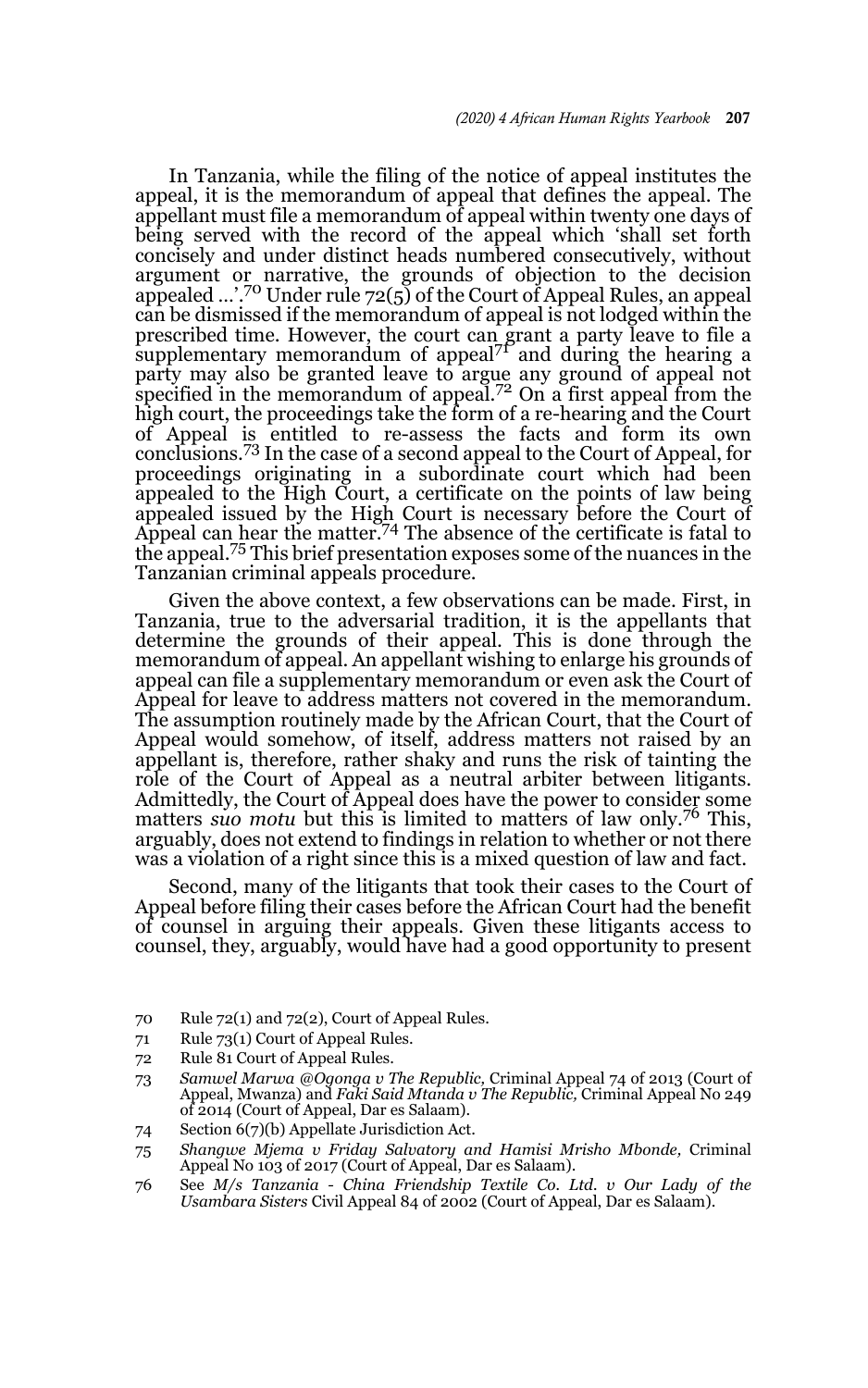their appeals before the Court of Appeal. To assume, without taking the time to disaggregate the quality of the service provision, for example, that whatever was never presented by the appellants ought to have been automatically considered by the Court of Appeal is dangerous. For one, counsel may have, as part of his appellate strategy, deliberately left out some matters in a bid to enhance a client's case. To blandly blame the Court of Appeal for not having considered issues that were never raised by an appellant, is rather specious, especially since this may include matters which the appellant deliberately never raised.

Third, the African Court ought to have been slow and deliberate in its consideration of the new issues raised by applicants. The key question here would be to determine whether by reason of the new issues that the applicant has brought to the Court a different case from the one filed before the local courts has been presented to the African Court. If this inquiry were systematically conducted, the African Court would have to reject all fresh issues which have the result of creating a new case for the respondent since, in principle, the applicant would not have exhausted domestic remedies on those issues.77 As the Court has consistently stated, it is not an appellate court in respect of domestic courts.78 This means that the African Court, like other supra national courts, has limited leverage to interfere with evidential findings by domestic courts. To avoid converting itself into a 'fourth instance court', the African Court must conscientiously limit its interference with evidence-based findings made by domestic courts. In practice, and despite the Court's refrain that it is not an appellate court, it has struggled to navigate this line in a principled manner.<sup>79</sup> For the reasons highlighted in this section, therefore, the assumptions made by the African Court about domestic appellate procedures in Tanzania, especially in relation to the application of the 'bundle of rights and guarantees', seem rather unfounded.

### **4.3 Jurisprudential innovation or simply a convenient ruse?**

Lawyers conversant with property law are likely to be familiar with the 'bundle of rights' or 'bundle of sticks'. This is an approach that evolved to help define property. The 'bundle of rights' or the 'bundle of sticks' serves to explain that property is a collection of rights in relation to others rather than a right to a 'thing'.<sup>80</sup> As a legal construct, the 'bundle' of rights describes the rights and responsibilities that inhere in property ownership irrespective of the 'thing' that is owned. In the context of property law, the 'bundle of rights' also explains how property ownership can be divided among several subjects even in

<sup>77</sup> See *Radomilja and others v Croatia* [2018] ECHR 254 para 116-117.

<sup>78</sup> *Ernest Mtingwi v Malawi* (2013) 1 AfCLR 190.

<sup>79</sup> See Adjolohoun (n 54).

<sup>80</sup> D Johnson 'Reflections on the bundle of rights' (2007) 32 *Vermont Law Review* 247-272 and J Baron 'Rescuing the bundle-of-rights metaphor in property law' (2014) 82(1) *University of Cincinnati Law Review* 57-45.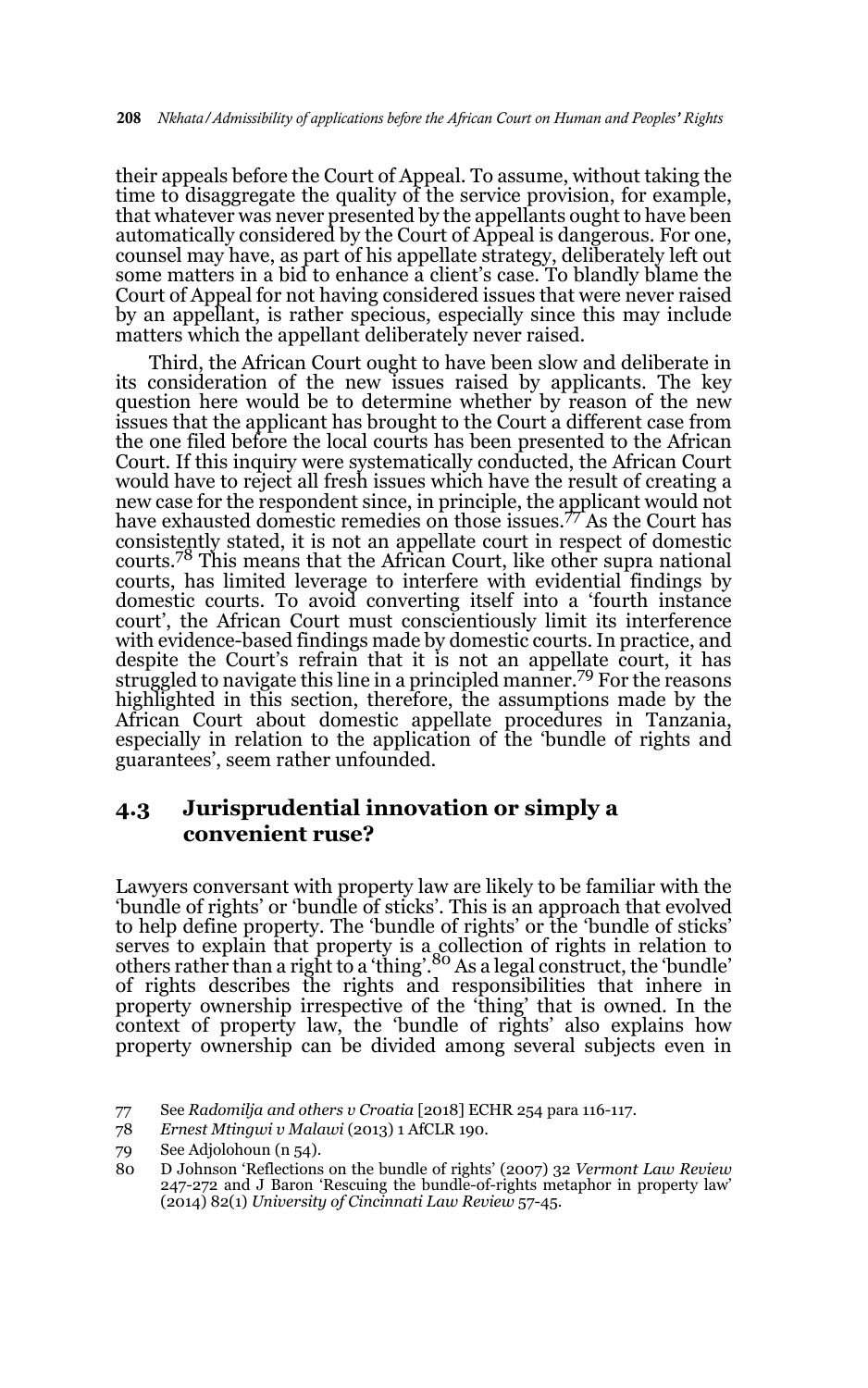respect of the same object. $81$  One way in which this division is possible is by vesting various incidents of property in different people. For example, in respect of the same object of property, one person may have the nominal title while another may have the control and yet another the beneficial interest. In property law, the novelty of the 'bundle of rights' is that it allows considerable versatility in property ownership. For example, an individual may still be the owner of property even if not all incidents of property are simultaneously vested in him or her thus allowing such an owner to share interests in property without forsaking his or her ownership. Within the domain of property law, therefore, the 'bundle of rights' is fairly well established as a jurisprudential approach for understanding property ownership.

The 'bundle of rights and guarantees' which has been adopted by the Court, and the 'bundle of rights' from property law, though similar in nomenclature, are very different. The similar terminology, however, may be a source of confusion. The similarity between the two approaches provides another compelling reason why the Court should have taken time to deliberately explain its approach, if only to eliminate confusion with the property law approach.

Further, a question may be posed as to whether or not the Court inducted a jurisprudential innovation by having recourse to the 'bundle of rights and guarantees'. The relationship between the 'bundle of rights and guarantees', and the rules on admissibility of applications under the Charter, is addressed in the next section of the article, at the moment it suffices to note that the effect of the Court's adoption of this approach is to admit cases which would otherwise have been inadmissible. This is because admissibility conditions in article 56 of the Charter are cumulative.<sup>82</sup>

In further considering whether the Court is the progenitor of a jurisprudential innovation or not, it may be useful to consider one possible discrepancy. As earlier demonstrated, the 'bundle' approach to the right to a fair trial is fairly common and well-grounded in international human rights law, even if other systems do not consistently adopt the same terminology. Comparative jurisprudence, however, suggests that the 'bundle of rights' approach, in respect of the right to a fair trial, is relevant to resolving claims at the merits and not admissibility stage. In incorporating the 'bundle' approach at the admissibility stage, therefore, the Court was under a duty to justify its choice of approach. Again, the Court seems to have faltered. As must now be clear, there are several dimensions to the failure by the Court to provide proper justification for the adoption of the 'bundle of rights and

81 M Nkhata 'The social trust and leadership roles: revitalising duty bearer accountability in the protection of social and economic rights in Malawi and Uganda' Unpublished LLM thesis, University of Pretoria, 2005, 43-45.

<sup>82</sup> *Dexter Johnson v Ghana* (2017) 2 AfCLR 155 para 57.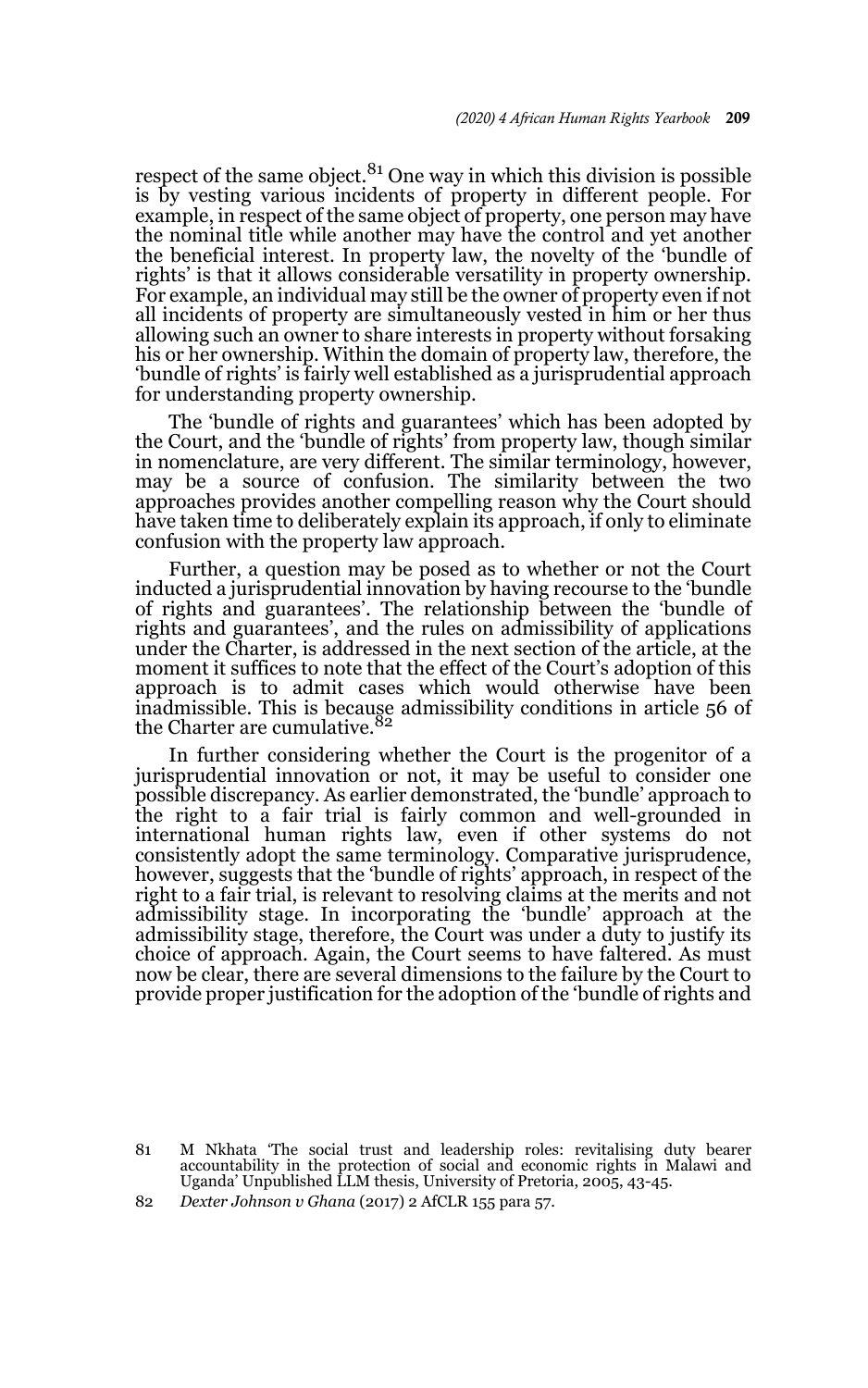guarantees' approach.<sup>83</sup> If the adoption of this approach was an attempt at innovation, the rather loose manner in which it was implemented has undermined any value that was meant to be conveyed.

### **4.4 Does the 'bundle of rights and guarantees' fit within article 56 of the Charter?**

The Court has utilised the 'bundle of rights and guarantees' for purposes of establishing that a litigant exhausted domestic remedies. As conceded by the Court, the rule on exhaustion of domestic remedies is an exigency of international law and not a matter of choice for litigants.84 This means that all litigants must exhaust or at least endeavour to exhaust domestic remedies. The Court is, therefore, bound to consider whether an application lodged before it complies with the requirement for exhaustion of domestic remedies irrespective of whether the respondent raises an objection or not.<sup>85</sup>

As a result, domestic mechanisms get the first option in investigating and dealing with probable human rights violations. This is important because the Court, like many other supra-national courts, does not have the power or resources to be the first line of recourse in cases of alleged human rights violations. The suggestion by Viljoen that article 6(2) of the Protocol to the African Charter on Human and Peoples Rights' on the Establishment of an African Court on Human and Peoples' Rights may be read as suggesting that there is no prescription for the Court to comply with all the conditions listed in article 56 of the Charter is probably incorrect.87 Rule 50 of the Rules of Court,<sup>88</sup> and the practice of the Court, confirm that the conditions in article 56 are all mandatory. Specifically in relation to the rule on exhaustion of domestic remedies, two broad exceptions are permitted. Litigants are excused from exhausting domestic remedies if the remedies are not available, effective or sufficient, and if the procedure for obtaining them is unduly prolonged.<sup>89</sup>

It is not clear, from the Court's 'bundle of rights' jurisprudence, where exactly, within article 56 of the Charter, the Court has located the

- 83 It has been argued that the failure to substantiate its positions is a consistent occurrence on the part of the African Court rather than a random one, see H Adjolohoun 'A crisis of design and judicial practice? Curbing state disengagement from the African Court on Human and Peoples' Rights' (2020) 20 *African Human Rights Law Journal* 1, 30.
- 84 *Diakite Couple v Mali* (2017) 2 AfCLR 118 para 53.
- 85 *Urban Mkandawire v Malawi* (2013) 1 AfCLR 283 para 37.
- 86 FIDH 'Admissibility of complaints before the African Court: Practical guide' https://www.refworld.org/pdfid/577cd89d4.pdf (accessed 28 May 2020).
- 87 F Viljoen *International human rights law in Africa* (2007) 448.
- 88 Formerly Rule 40 under the Rules of Court, 2010.
- 89 *Beneficiaries of late Norbert Zongo, Abdoulaye Nikiema Alia Ablasse, Ernest Zongo, Blaise Ilboudo and Mouvement Burkinabe de Droits de l'Homme et des Peuples v Burkina Faso* (2013) 1 AfCLR 197 and *Lohe Issa Konate v Burkina Faso* (2014) 1 AfCLR 314.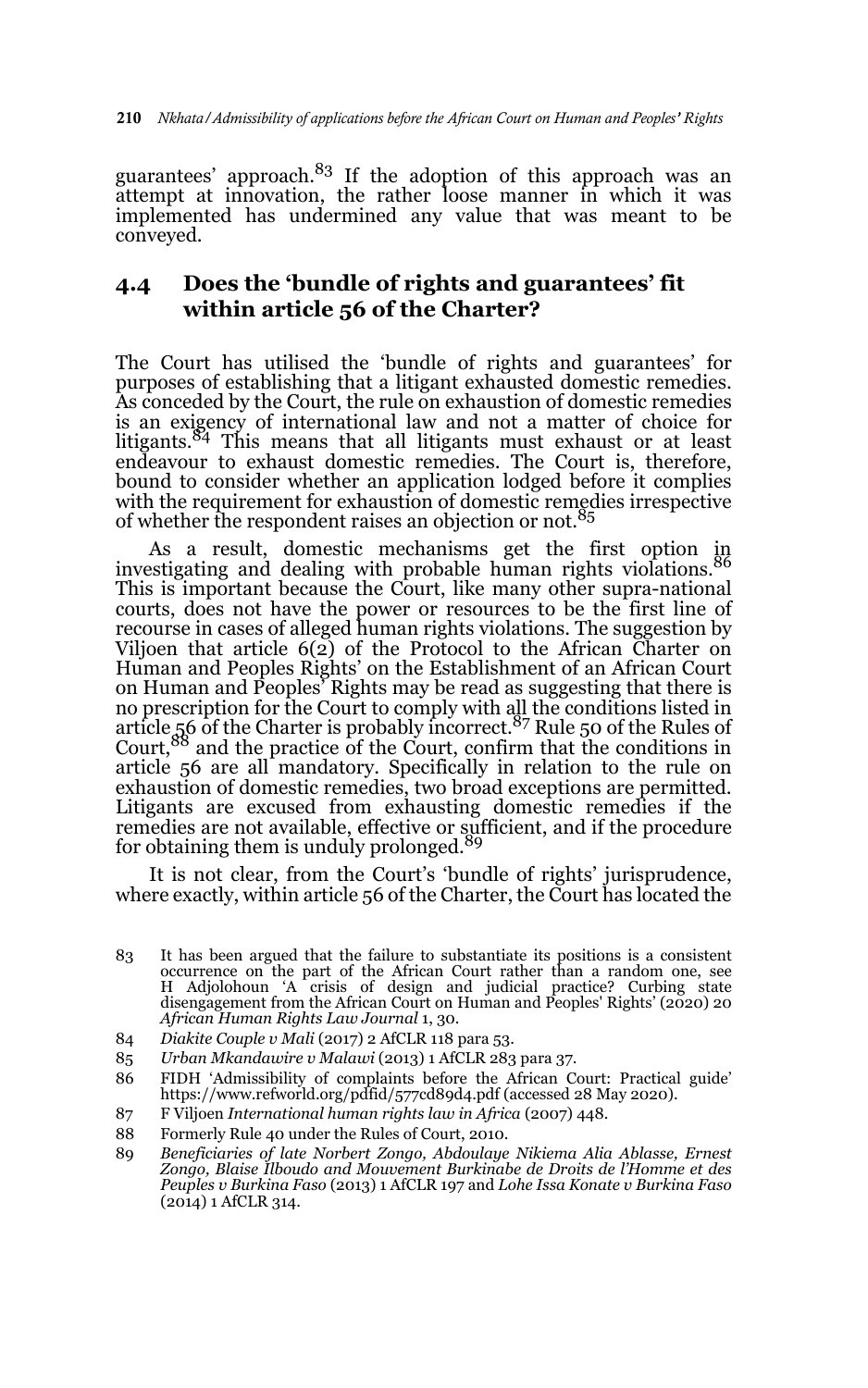'bundle' approach. To be certain, the Court has not stated that it has carved out a new exception to the rule on the exhaustion of domestic remedies, for example. In all cases where the Court has found the 'bundle' to be applicable, applicants have been deemed to have exhausted domestic remedies even when they have raised fresh issues which were never before any domestic court. As demonstrated earlier, what the 'bundle of rights and guarantees' achieves, in practice, is to allow the Court to make a leap and conclude on the exhaustion of domestic remedies without proof of specifics. The propriety of this leap is questionable given that the exhaustion of domestic remedies is a mandatory requirement under the Charter.<sup>90</sup> Given the mandatory nature of this requirement, and the leap that the Court has been making, it is doubtful whether the respondents have benefited from having the first option for redressing alleged human rights violations domestically. By tackling issues that were never pleaded before domestic courts, and on which no domestic pronouncement was made, the African Court may have allowed itself to wade into matters that should otherwise have been left for domestic courts.

There is another possibility. Almost all cases in which the African Court has adopted the 'bundle' approach involve litigants that had been to the Court of Appeal in Tanzania or at least those who attempted to trigger its jurisdiction. Could it be, therefore, that the African Court has been 'persuaded' to admit some of these cases to rectify manifest violations of human rights where it would have been difficult for the litigants to pursue remedies domestically? This is a complex question and the judgments themselves offer no definite clues as to the answer. However, it is probable that the Court may have been swayed to apply the 'bundle' approach with one eye aimed at fixing possible injustices occasioned to litigants. In this sense, therefore, perhaps the 'bundle of rights and guarantees' has been used by the Court as a means of allowing it to deal with the substantive issues between the parties unfettered by procedural guarantees. Whatever the ultimate merits of this approach, questions of propriety persist especially given the sparse reasoning that the Court has used to support the 'bundle' approach.

### **5 CONCLUSION**

The African Court has converted the 'bundle of rights and guarantees' into a consistent foundation on which to base its decisions on admissibility, especially in cases involving the right to a fair trial. Regrettably, and notwithstanding the constant recourse to this approach, the Court has not taken the time to unpack this bundle. The result has been the insertion of a vague dimension to the resolution of objections to admissibility of cases.

Good jurisprudential developments are not created simply by the repetition of certain formulations but by deliberately justifying conclusions in a process of systematic reasoning. As demonstrated in